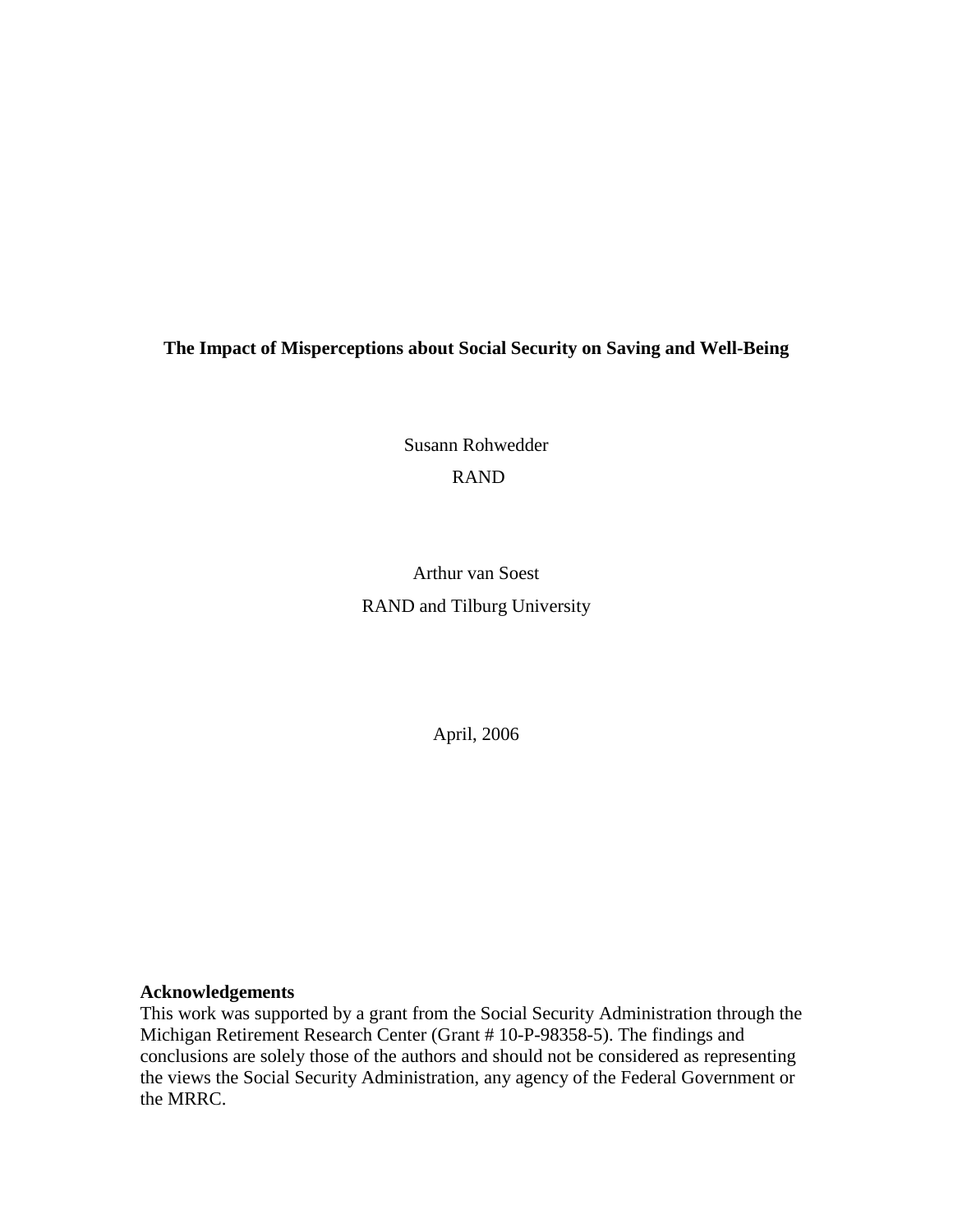## **The Impact of Misperceptions about Social Security on Saving and Well-Being**

Susann Rohwedder, RAND Arthur van Soest, RAND and Tilburg University

#### **Abstract**

Earlier research suggests that many people in their fifties and early sixties are not well informed about their Social Security benefit entitlements in old age. This paper investigates the effect of deviations between predicted and realized Social Security benefits on several measures of well-being in retirement, such as the change in consumption expenditures at retirement, a self-assessed measure of how retirement years compare to the years before retirement, and whether the retired individual is worried about having enough income to get by. The analysis is based upon US data from the Health and Retirement Study, following individuals over a long time period from their fifties into retirement. We find that people who over estimated their Social Security benefits are worse off according to several measures of well being in retirement. This relationship seems to be more pronounced for respondents who claimed benefits earlier than anticipated than for those who were misinformed.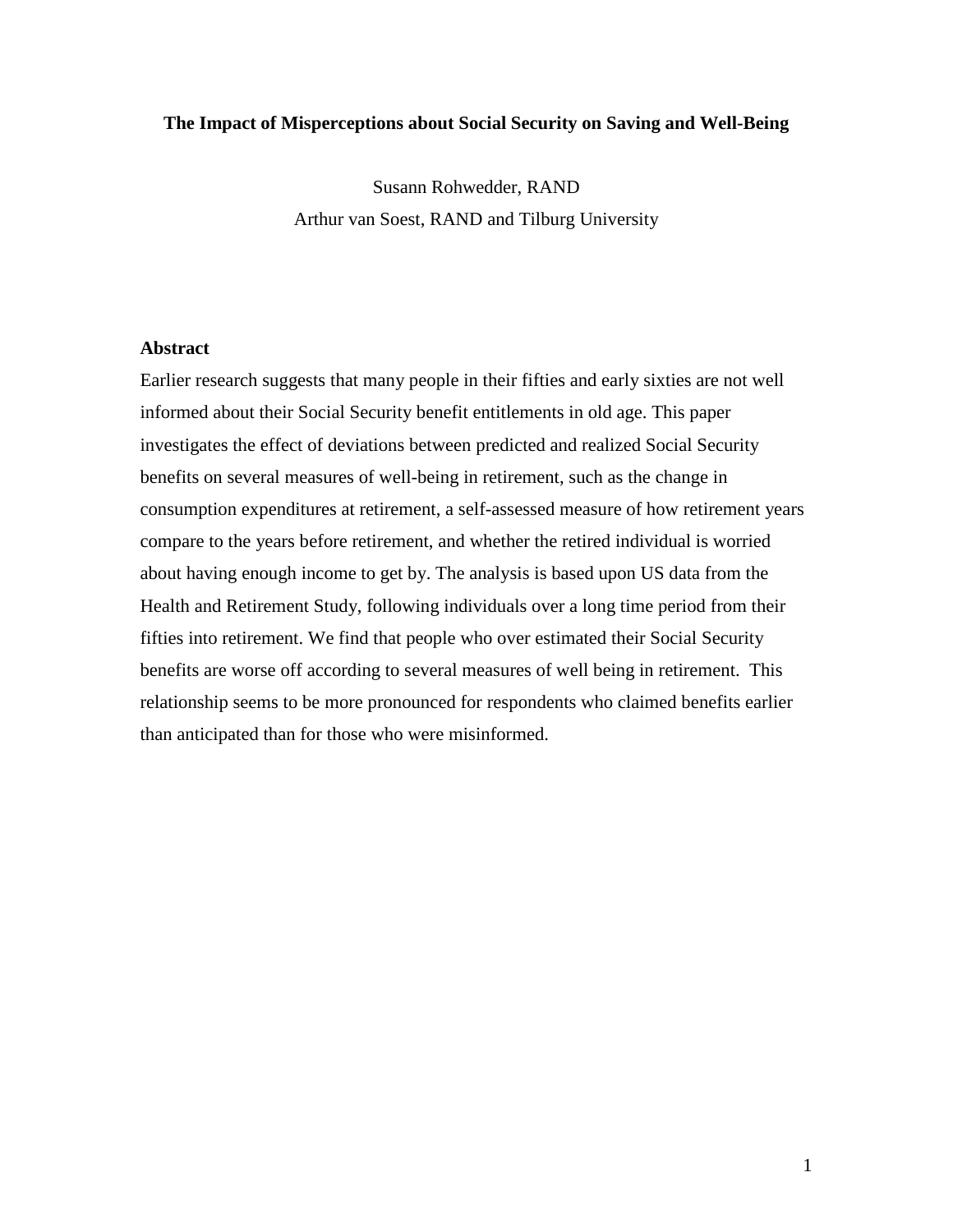## **1. Introduction**

How much people need to save for retirement depends to a large extent on the amount of retirement income they will receive, both from Social Security and in the form of employer provided pensions. Therefore, successful retirement planning requires that individuals form expectations about their retirement income and adjust their saving behavior accordingly. Failure to do so will result in sub-optimal outcomes in that a household will save too much, or save too little, depending on whether it over or under estimated retirement income. In this paper we study how individuals' expectations about future Social Security benefits compare to their subsequently received Social Security benefits and whether deviations are associated with systematic variation in well being in retirement. Social Security is the most important source of income for about 65% of the elderly population. If an individual approaches retirement with biased expectations about Social Security, this will have consequences for the living standard that the person will be able to maintain in retirement. Using longitudinal data from the Health and Retirement Study (HRS) we investigate whether the observed deviations between expected and realized Social Security benefits are associated with measures of well-being in retirement, such as a self-assessed evaluation of how post-retirement years compare to pre-retirement years, whether retired respondents are worried about having enough income to get by, and whether the household experienced unusually large drops in spending at retirement.

Individuals' realized Social Security benefits differ from their expectations as a result of two main mechanisms: (i) the person lacks sufficient information and could either be positively or negatively surprised when finding out what retirement income turns out to be; or (ii) the person experiences an unforeseen event or "shock," such as a health event, job loss, or another change that affects the person's earnings or retirement plans and therewith the person's realized Social Security benefits, usually resulting in a negative surprise. Several prior studies suggest that both mechanisms are likely to be important. For example, Gustman and Steinmeier (2001, 2003) and Mitchell (1988) document workers' lack of knowledge about their Social Security and pension benefits. As to health Hurd and Rohwedder (2003) document that poor health is an important reason for retirement for about 20 percent of retirees. Irrespective of the underlying cause of the deviations between expected and realized Social Security benefits, the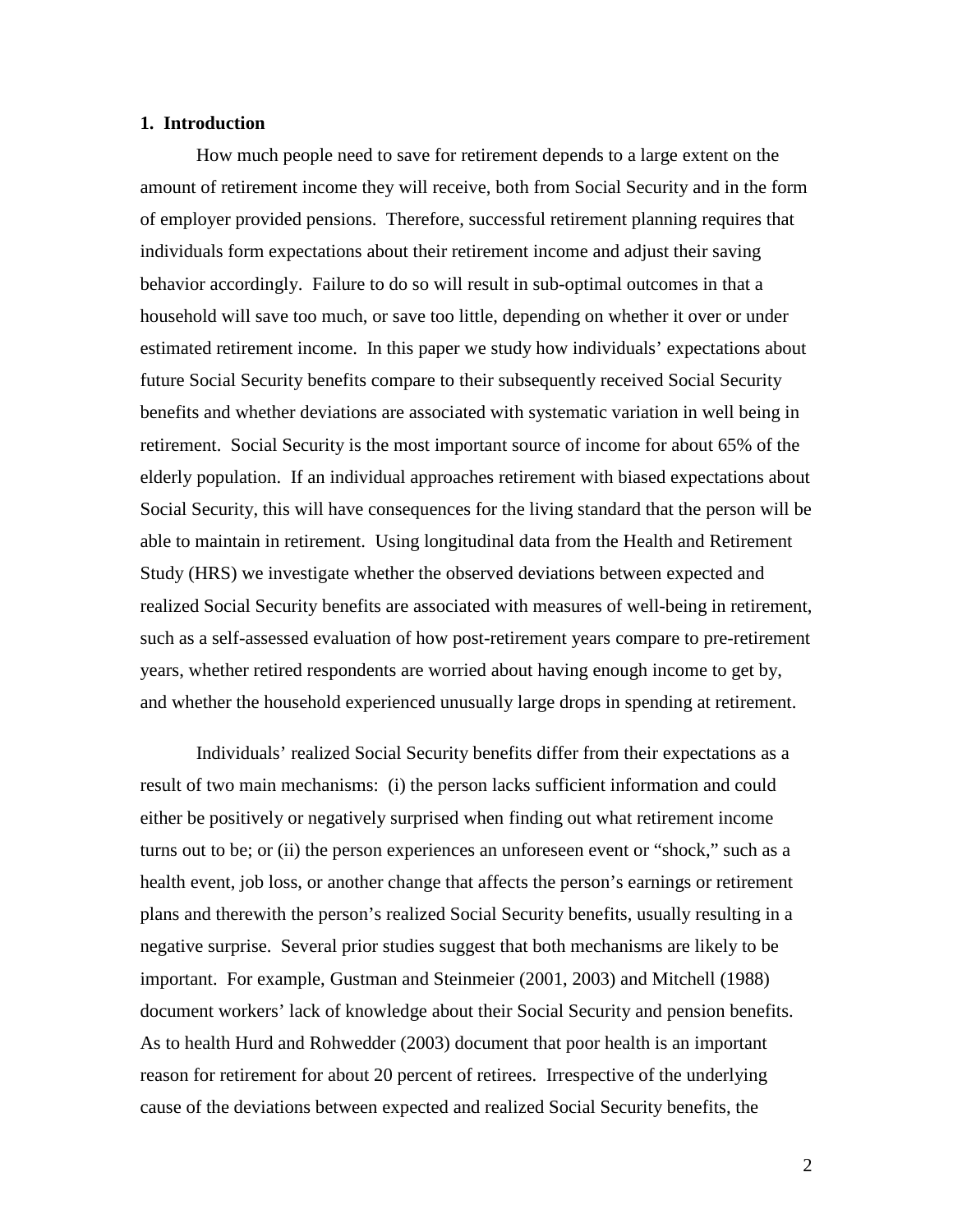consequences for the individual are the same: the person experiences an unexpected shortfall (or, possibly, excess) in retirement resources with direct implications for well being in retirement.

This paper is related to two strands of literature. First, it contributes to the work on the adequacy of saving for retirement. Several papers have documented and investigated the large variation of wealth holdings at retirement observed in the population (e.g., Bernheim, Skinner and Weinberg, 2001; Scholz, Seshadri and Khitatrakun, 2004; Engen, Gale and Ucello, 1999). One aspect that none of these studies explores is that some of the observed variation in wealth may be due to heterogeneity in individuals' expectations, in particular expectations about retirement income that would lead otherwise similar individuals or households to save at a different rate. In this paper we pursue this line of thought and study to what extent this heterogeneity in expectations about retirement income leads to variation in retirement outcomes; as such the paper investigates a possible mechanism for the observed variation in retirement saving.

The second strand of related literature is on the 'Retirement-Consumption Puzzle' where some studies interpret the observed drop in spending at retirement as evidence that individuals are forced to reduce spending either due to a lower than expected actual level of resources available to them in retirement (Banks, Blundell and Tanner, 1998), or due to lack of forward-looking behavior (Bernheim et al., 2001). Several more recent studies have contributed to this topic (Ameriks, Caplin and Leahy, 2002; Aguiar and Hurst, 2005a & 2005b). A couple of studies consider observations on expectations in this context: For example, Haider and Stephens (2004) address the issue of the effect of unexpected retirement in the HRS on food spending by asking whether the decline could be explained by the difference between expected and actual retirement. Controlling for the difference between them, they find that the decline in food spending is reduced by about one third, still leaving an unexplained reduction. Hurd and Rohwedder (2003, 2006) study expectations and realizations about changes in spending at retirement and find little evidence that individuals were surprised about the drops in spending at retirement they experienced. Moreover, investigating the distribution of changes in spending at retirement, the authors find that drops in spending are not a population-wide

3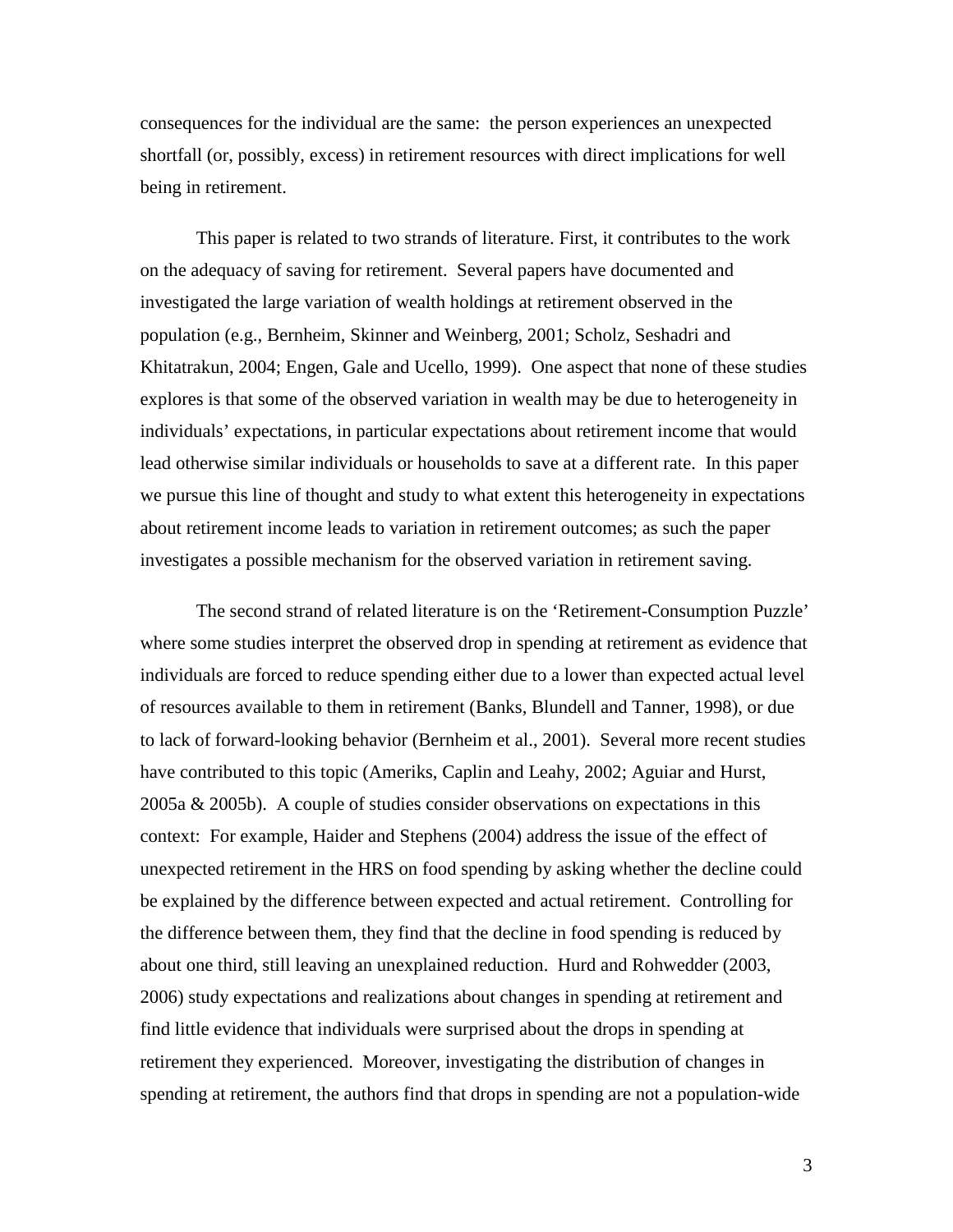phenomenon - the drop in the mean of observed consumption changes is driven by large drops among a little less than 20 percent of the retirees. One identifiable group with unusually large drops in spending are those for whom poor health was an important reason for retirement, suggesting that earlier than expected retirement leads to a reduction in lifetime resources and therewith to a downward adjustment of consumption. In this paper we investigate another mechanism leading to unusually large drops (or changes more generally) in spending at retirement: if individuals over or under estimate their retirement income and find out about it at the time of retirement, i.e., when they receive their first Social Security and/or pension income, these individuals will need to make adjustments to their spending and saving behavior. The early papers on the retirementconsumption puzzle (Banks, Blundell and Tanner, 1998; and Bernheim, Skinner and Weinberg, 2001) already pointed at the possible relevance of this mechanism, but could not address it directly due to data limitations.

We study expectations and realizations of Social Security income, the form of retirement income that is almost universal in the population. The HRS has collected this information every wave since its inception in 1992. Rohwedder and Kleinjans (2004) show that individuals' response behavior and their expectations vary in a systematic manner with eligibility, time distance from claiming Social Security, and uncertainty (among other things). They point out that analyzing these data in a dynamic framework, exploiting the panel nature of the data, leads to different conclusions compared to prior studies (e.g., Gustman and Steinmeier, 1999) that relied on cross-sectional analysis. Rohwedder and Kleinjans find that immediately before retirement about thirty percent of the population say that they do not know what their Social Security benefits will be. Among those who report expected benefit amounts immediately before retirement, about fifty percent have fairly accurate expectations about their Social Security benefits – their estimates deviate less than ten percent from the amount they receive in the next wave. However, the remaining 50 percent are a reason for concern, in particular the 25 percent who over estimate their benefits by 10 percent or more. This is also the group that is most relevant to policy makers, forming an important fraction of the population that may have under saved for retirement.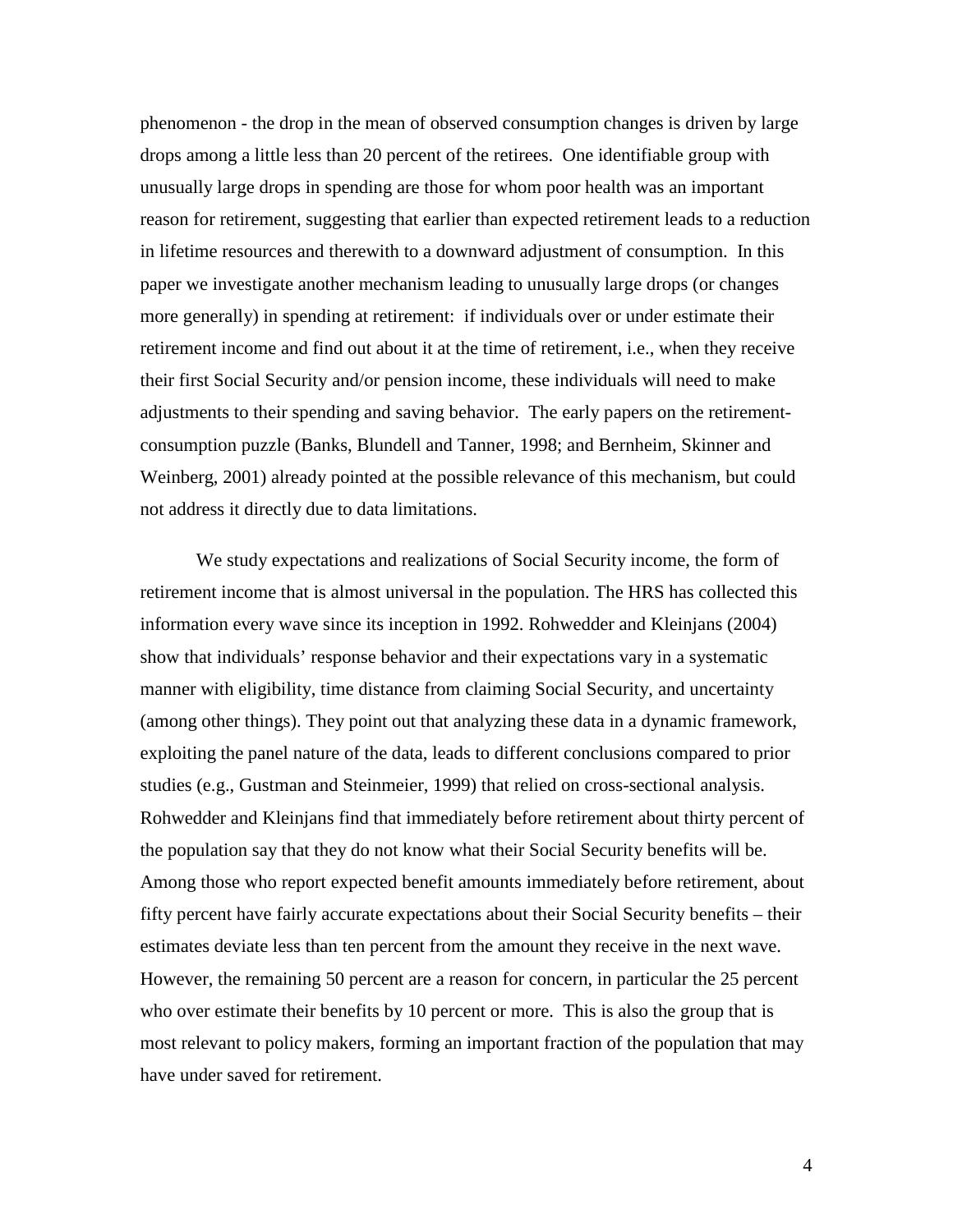While Rohwedder and Kleinjans (2004) focus on the expectations of Social Security income in the Health and Retirement Study (HRS) and comparing them to realizations after retirement, this paper goes one step further and related the deviations between expected and realized amounts to retirement outcomes. In an economic model in which individuals maximize expected utility over the remaining lifetime, a person who is surprised by the level of realized retirement income after leaving the labor force will have to adjust consumption to the new (then known) level of economic resources. To find out whether there is any evidence that people indeed adjust consumption expenditure to gaps between expected and realized retirement income, we deviations between individuals' expected and realized Social Security benefits to recollected changes in total spending at retirement.

For this purpose we link the HRS core data to the spending data collected in the Consumption and Activities Mail Survey, waves I and II – supplements to the HRS fielded in 2001 and 2003. This provides direct evidence on whether there are groups in the population who are surprised by their low income in retirement and as a consequence were forced to reduce spending. In addition, we investigate whether misperceptions about Social Security have an impact on subjective measures of well being in retirement. Individuals who have substantially over or under estimated their Social Security benefits and find out about this once they claim will be worse or better off than anticipated, and this may impact their subjective well being, as measured by "*how did retirement years turn out?(* better, worse, or about the same); and whether the retired individual is "*worried about having enough income to get by."* To shed light on the extent to which deviations between expected and subsequently received Social Security benefits result from earlier than expected retirement or lower earnings due to poor health, we also relate deviations to whether poor health was an important reason for retirement.

We find evidence that people who over estimated their Social Security benefits are worse off according to several measures of well being in retirement. They tend to have larger negative consumption expenditure changes at retirement than those who under estimated or correctly estimated their benefits. Once retired, they have more worries about how to get by with the resources they have. They also more often report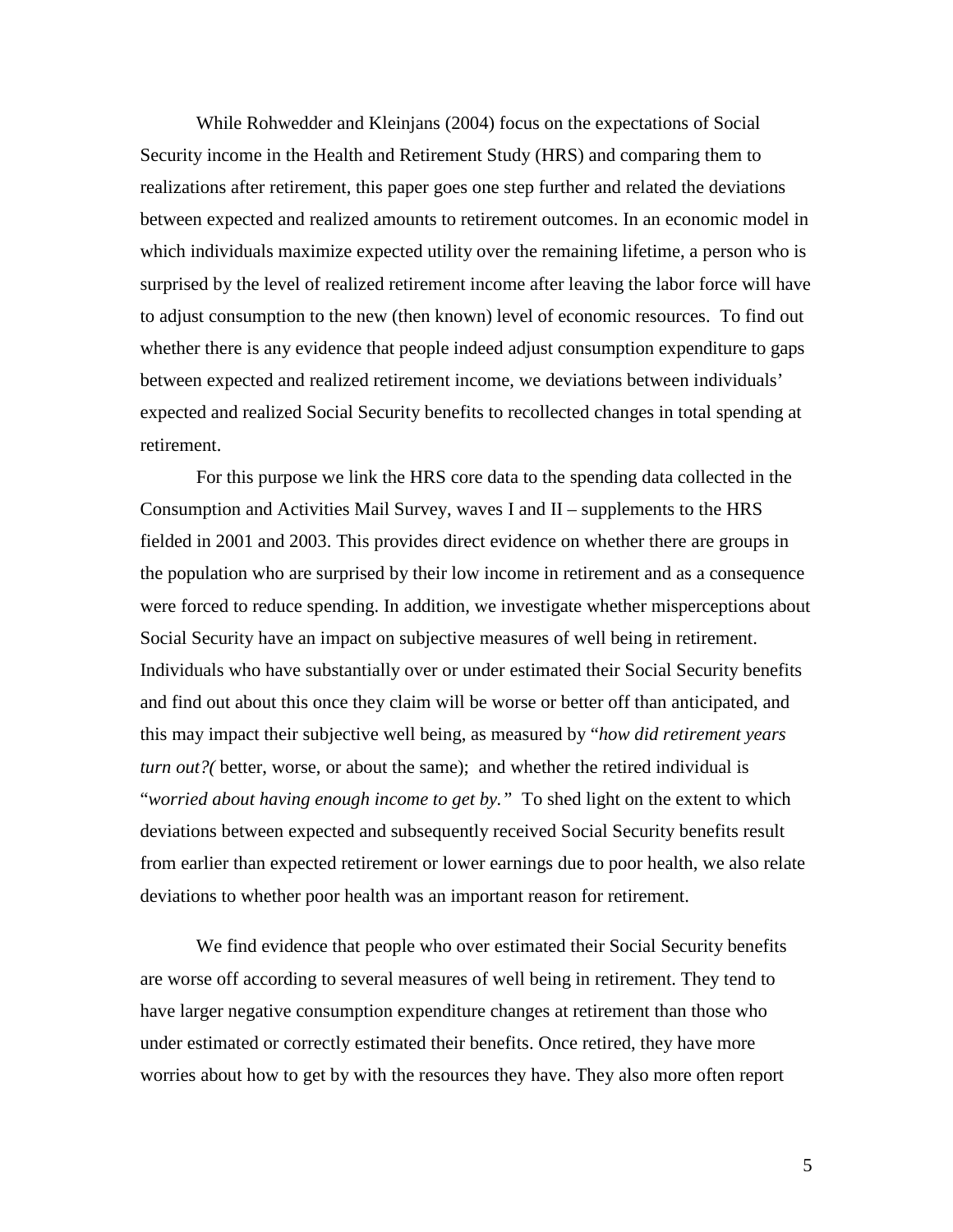that retirement years turned out worse than expected. In multivariate analyses, these conclusions remain valid, although significance levels are often low.

#### **2. Data**

 $\overline{a}$ 

The Health and Retirement Study (HRS) is a large-scale biennial panel survey of individuals born in 1947 and before. It collects data from four broad domains covering labor market activity, economic status, health, and family connections. The original HRS cohort included individuals born between 1931-1941 and their spouses. At the baseline interview in 1992, the HRS surveyed 12,652 individuals in 7,702 households, representative of the non-institutionalized population in the United States. In 1998 the survey was merged with the Study of Assets and Health Dynamics among the Oldest Old (AHEAD) and new cohorts were added. As a result HRS 2002 interviewed close to 20,000 individuals in about 13,000 households. For most of our analysis, we use the initial HRS cohort as well as the adjacent cohorts called "Warbabies" and "CODA", born in the years 1942-1947 and 1924-1930, respectively, which were added to the HRS in 1998.<sup>1</sup>

#### *2.1 Social Security benefits: currently received and expected*

For Social Security benefits the questionnaire sequence is arranged as follows: The financial respondent of the household is asked whether anybody (self or partner) currently receives benefits from Social Security. If so, the survey elicits who receives these benefits and asks about the amounts. If the financial respondent does not currently receive Social Security benefits the next question is:

*"Do you expect to receive Social Security benefits at some time in the future?"* If the answer is "*YES"* then two more questions follow*:*

- *"At what age do you expect to start collecting these benefits?"* ( \_\_\_ AGE)
- *"If you start collecting Social Security benefits then, about how much do you expect the payments to be in today's dollars?"* ( \_\_ AMOUNT)

<sup>&</sup>lt;sup>1</sup> We use the RAND HRS data, version D, a user-friendly version of the HRS data prepared by the RAND Corporation funded by Social Security, with additional support from the National Institute on Aging.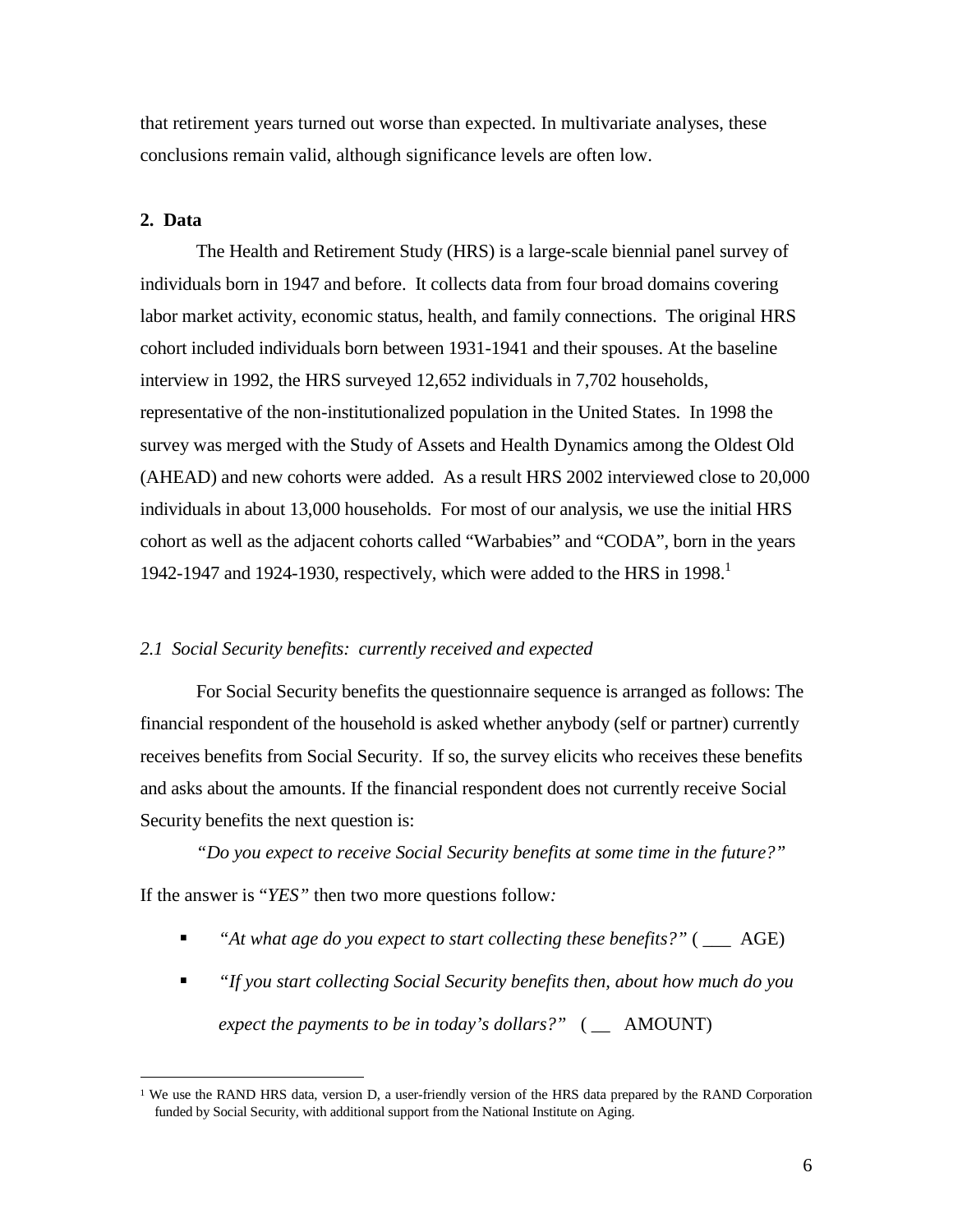If the spouse does not currently receive any benefits from Social Security the financial respondent answers the same sequence of questions regarding the spouse's expected future benefit receipt. In this case we attach the information about the spouse's situation to the spouse's own respondent-level record in order to have all the individual characteristics of the spouse readily accessible, while keeping track of who provided the information.

In 2002, several changes occurred. While the question about current Social Security receipt is, as before, answered by financial respondents for themselves as well as their spouses, financial respondent and spouse individually answer the questions about their own Social Security expectations. The skip pattern has also been slightly changed. Those for whom the financial respondent gave a "refuse" or "don't know" to the question about current receipt of Social Security benefits are not asked the expectation questions. This, however, only affects 50 individuals. In addition, those who did not give an expected claiming age were not asked the expected amount at that age. The format for item nonresponse on the amounts has also changed: in the waves from 1992 to 2000 there was no follow-up if the respondent did not give a value; in 2002 unfolding brackets were introduced.

For the analyses in this paper we use data from HRS waves 1 through 7, covering the period from 1992 to 2004. On the basis of the variables from this section of the survey instrument we study patterns over time in individual expectations and relate them to their real outcome equivalent, that is, the reported benefit amount when the respondent is first observed receiving it. The motivation for choosing these self-reported amounts as the benchmark rather than a calculated amount based on Social Security records is twofold. First, Social Security records are not available for all respondents.<sup>2</sup> Second, the Social Security records available for HRS respondents contain only information up to 1991.<sup>3</sup> Therefore, we adopt the alternative approach of using observations on individuals' actually received Social Security benefits as observed in a later wave of the HRS. Individuals who have just claimed Social Security benefits have just gone through

 $\overline{\phantom{a}}$ 

<sup>2</sup> Social Security records are available for about 75% of all 1992 working respondents (66% of the entire sample); see Mitchell, Olson, and Steinmeier, 2000.

This is likely to change soon, because new permissions have been obtained from respondents and SSA will provide additional years of administrative earnings records and benefit receipts for HRS respondents. These were not yet available at the time of conducting this research.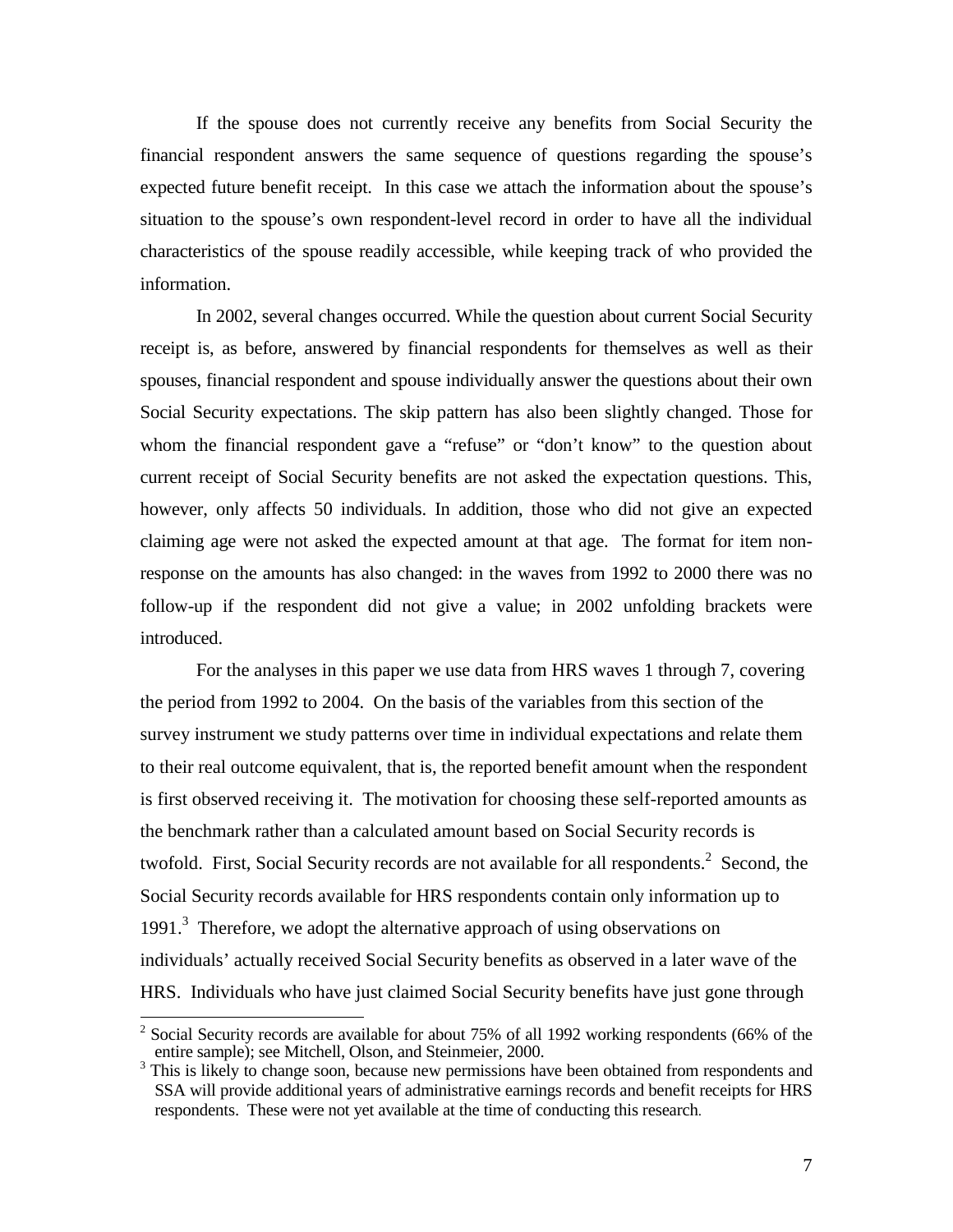what is likely the most intensive interaction of their life with the Social Security benefits system; this interaction is bound to positively impact the accuracy of their reports. Survey experience lends further support to this approach as respondent reports of regularly received amounts, like earnings or Social Security checks, have proven to be quite accurate. Hurd, Juster and Smith (2003) show for currently received Social Security benefits that the self-reports in the HRS are very accurate, and significantly more accurate than in the Current Population Survey. Second, using observations on actual receipts we do not have to rely on assumptions about future employment and earnings to obtain a measure of actual entitlements.

The guiding principle of the empirical analysis is to consider the first available self-report on received Social Security benefits as the most accurate observation available for each respondent. We then align the observations with reference to the date of first receipt of Social Security benefits, which ensures that comparisons are made across individuals with about the same distance from the date of first benefit receipt.

The resulting sample could potentially be not population representative as a result of right-censoring, that is not all HRS respondents have claimed Social Security benefits during the survey period. However, by 2004, the last wave of available data, this is not such an important problem anymore, because the vast majority of the HRS cohort has claimed Social Security benefits and the group who has not yet claimed consists mostly of younger spouses. 4 To alleviate any remaining concerns we can compare sample statistics to outside data sources. Rohwedder and Kleinjans (2004) who employ the same strategy find that HRS observations on received Social Security benefits constructed in this way compare very closely to Social Security statistics. Here we also compare the distribution of the ages at which we observe respondents first claim Social Security in the HRS with the distribution published in Social Security statistics. 5 Figure 1 shows the cumulative distributions of Social Security claiming ages for men, both as measured in the HRS and as

 $\overline{\phantom{a}}$ 

<sup>4</sup> Only 650 out 9,825 original age-eligible individuals remain in the pool of those who have not yet claimed Social Security benefits.

<sup>5</sup> The HRS interview queries respondents who report receiving Social Security benefits for the first time about the month and year when s/he started receiving these benefits. This allows us to obtain a more precise timing over and beyond the information in which HRS wave the individual is first observed receiving Social Security benefits.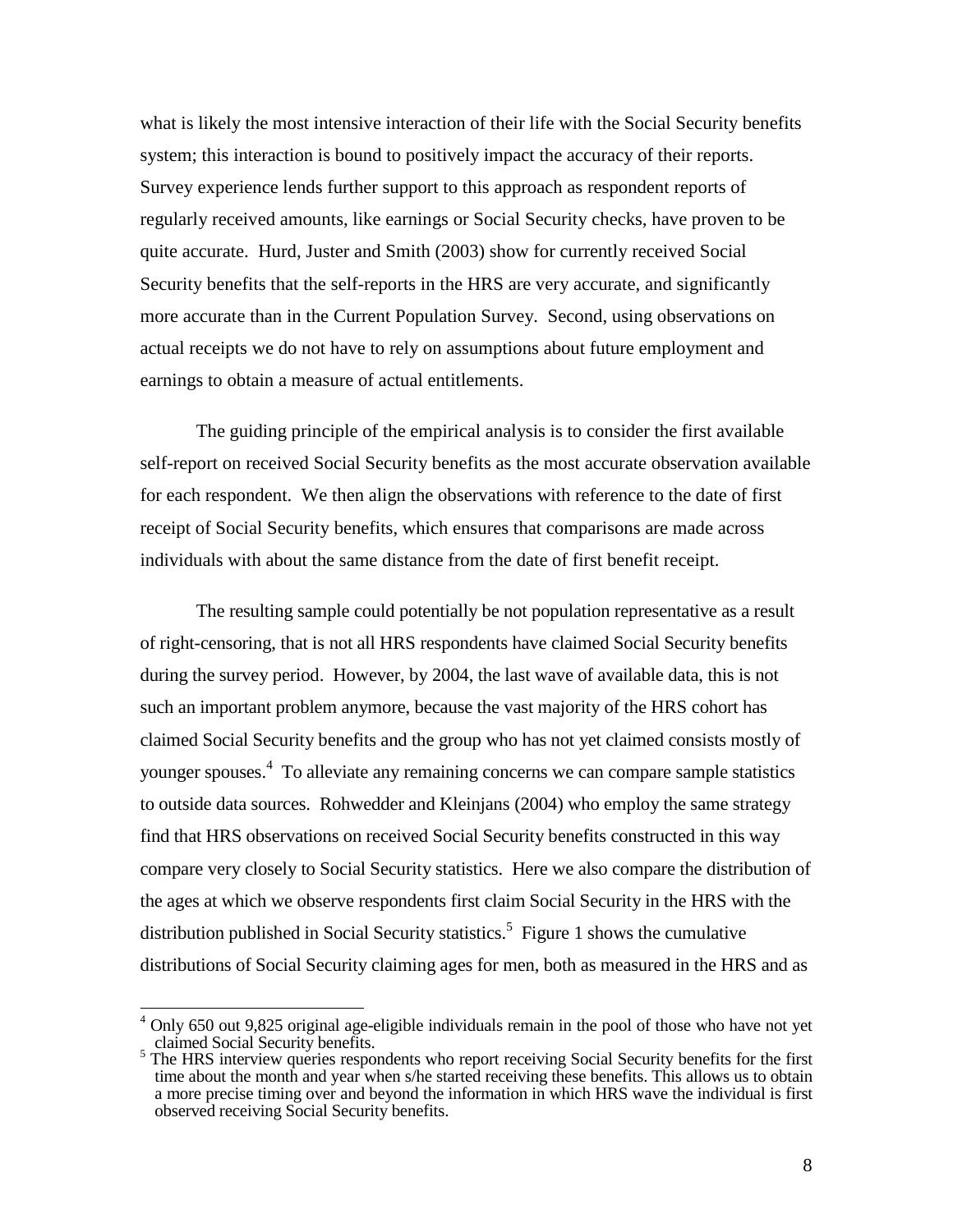published by Social Security; Figure 2 shows the cumulative distributions for women. The one measured in the HRS is closely comparable to that resulting from SSA statistics. The main differences around age 62 and 65 are due to a classification error in HRS regarding the exact age where some who are classified as 63 were actually still age 62 when starting to receive Social Security benefits. This slight shift can happen at any age, but shows most prominently at 62 and 63 in Figures 1 and 2, because of the large fraction of the population claiming at these particular ages.

## *2.2 Spending Change at Retirement*

 $\overline{a}$ 

Observations on spending change at retirement come from the Consumption and Activities Mail Survey (CAMS). A random sample of 5,000 HRS households (38.2 percent of all households interviewed in HRS 2000) was asked to participate in CAMS. The questionnaires for CAMS wave 1 were sent out in October 2001.<sup>6</sup> In married or partnered households it was sent to one of the spouses, chosen at random. There were 3,866 responses in the CAMS wave 1, which corresponds to a total response rate of 77.3 percent.

In October, 2003, CAMS wave 2 was sent to the same households. The structure of the questionnaire was almost the same so as to facilitate panel analysis. The response rate in CAMS wave 2 was 78.3 percent.<sup>7</sup>

CAMS has three main topics: Part A is about activities or uses of time; Part B collects data on spending, including anticipations and realizations about changes in spending at retirement; and Part C asks information about marital status and labor force participation.<sup>8</sup>

The main variable of interest in our analysis is recollected spending change at retirement which comes from the following question sequence in the CAMS questionnaire:<sup>9</sup>

 $\frac{6}{5}$  See Hurd and Rohwedder (2005) for a more extensive description of CAMS.

Response rates are lower bounds in that they are not adjusted for mortality or undeliverable questionnaires.<br><sup>8</sup> In wave 1 of CAMS section C included in addition questions about prescription drug usage.

<sup>&</sup>lt;sup>9</sup> The CAMS questionnaires for wave 1 and 2 are accessible online at

http://hrsonline.isr.umich.edu/meta/2001/cams/qnaire/cams01abc.pdf for CAMS wave 1 and http://hrsonline.isr.umich.edu/meta/2003/cams/qnaire/cams2003.pdf for CAMS wave 2.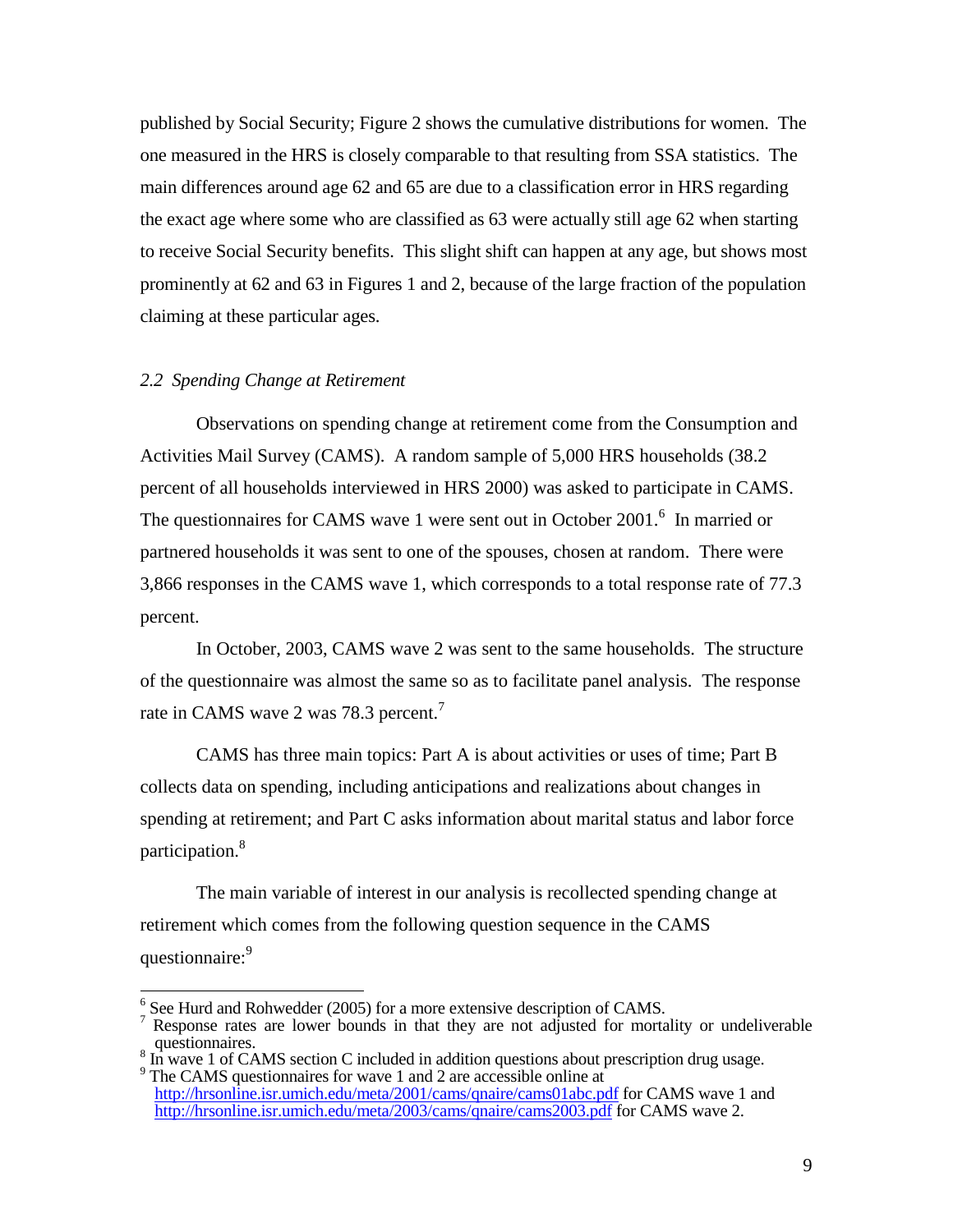# **Excerpt from the CAMS Questionnaire: 10**

We would like to understand more about spending in retirement. Are you retired?

| Yes $\rightarrow$ Complete BOX A                         | No $\rightarrow$ Complete BOX B                                  |
|----------------------------------------------------------|------------------------------------------------------------------|
| <b>BOX A – Retired:</b>                                  | <b>BOX B – Not Retired:</b>                                      |
| a. How did your TOTAL spending change with               | <b>d</b> . How do you expect your TOTAL spending                 |
| retirement?                                              | to change with retirement?                                       |
| Stayed the same $\rightarrow$ Go to c                    | Stay the same $\rightarrow$ Go to f                              |
| Increased                                                | Increase                                                         |
| Decreased                                                | Decrease                                                         |
| <b>b</b> . By how much?                                  | e. By how much?                                                  |
| $\%$                                                     | $\%$                                                             |
| c. For the items below, check $(\checkmark)$ whether the | <b>f</b> . For the items below, check $(\checkmark)$ whether you |
| spending increased, decreased or stayed the              | expect spending to increase, decrease or stay                    |
| same in retirement:                                      | the same in retirement:                                          |

Retirement is self-reported by the addressee of the CAMS questionnaire. For those individuals who state that they are retired we derive the percentage change in total that they report to have experienced at retirement, that is we combine the answers to B38a and B38b, and link the responses to the expectations and realizations of Social Security benefits for the same respondents who answered this section in CAMS. For those respondents, where we do not observe this measure in CAMS wave 1, we use the measure from CAMS wave 2 if available.

## *2.3 Subjective Measures of Well-being in Retirement*

 $\overline{a}$ 

These measures come from the HRS core survey where they are collected in the employment section. We use the responses to the following questions:

"*Thinking about your retirement years compared to the years just before you retired, would you say the retirement years have been better, about the same, or not as good?" 11*

 $10$  Question B38 in CAMS wave 1; question B44 in CAMS wave 2.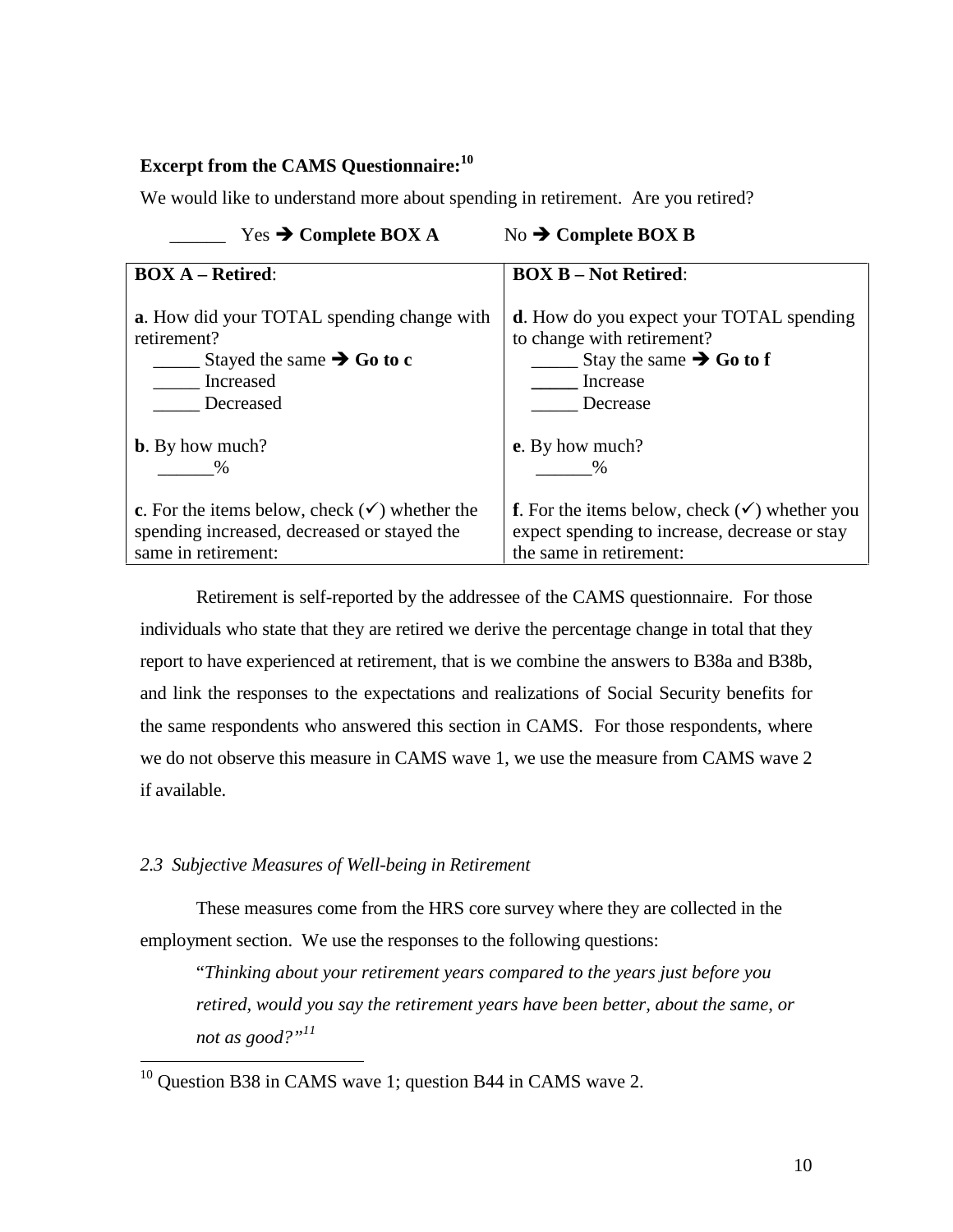*"I'm going to read you a list of reasons why some people retire. Please tell me whether, for you, these were very important reasons for retirement, moderately important, somewhat important, or not important at all. […] Poor health." 12*

These two questions are not asked every wave; they are only asked the first time a respondent reports to be partly or fully retired (as opposed to working). In case of partly retired the question is asked again in the subsequent wave until the respondent says to be fully retired. Once fully retired the question is not asked again.

Another variable we use is obtained from the answers to the following attitudinal question, asked when the individual is completely retired:

*"Now for things that some people say are bad about retirement. Please tell me if, during your retirement, they have bothered you a lot, somewhat, a little, or not at all. […] Not having enough income to get by."*

Each of these three measures should capture signs of distress that might result from negative surprises about retirement income.

#### **3. Results**

We first show descriptive statistics, looking at the association of deviations between expected and realized Social Security benefits with variables that capture retirement outcomes. Second, we analyze regression models explaining retirement outcomes from the deviation between expected and realized benefits and a set of other control variables such as education and wealth.

 $\overline{a}$ 

and

<sup>11</sup> Question G137 in HRS 2000.

<sup>12</sup> Question B138a in HRS 2000.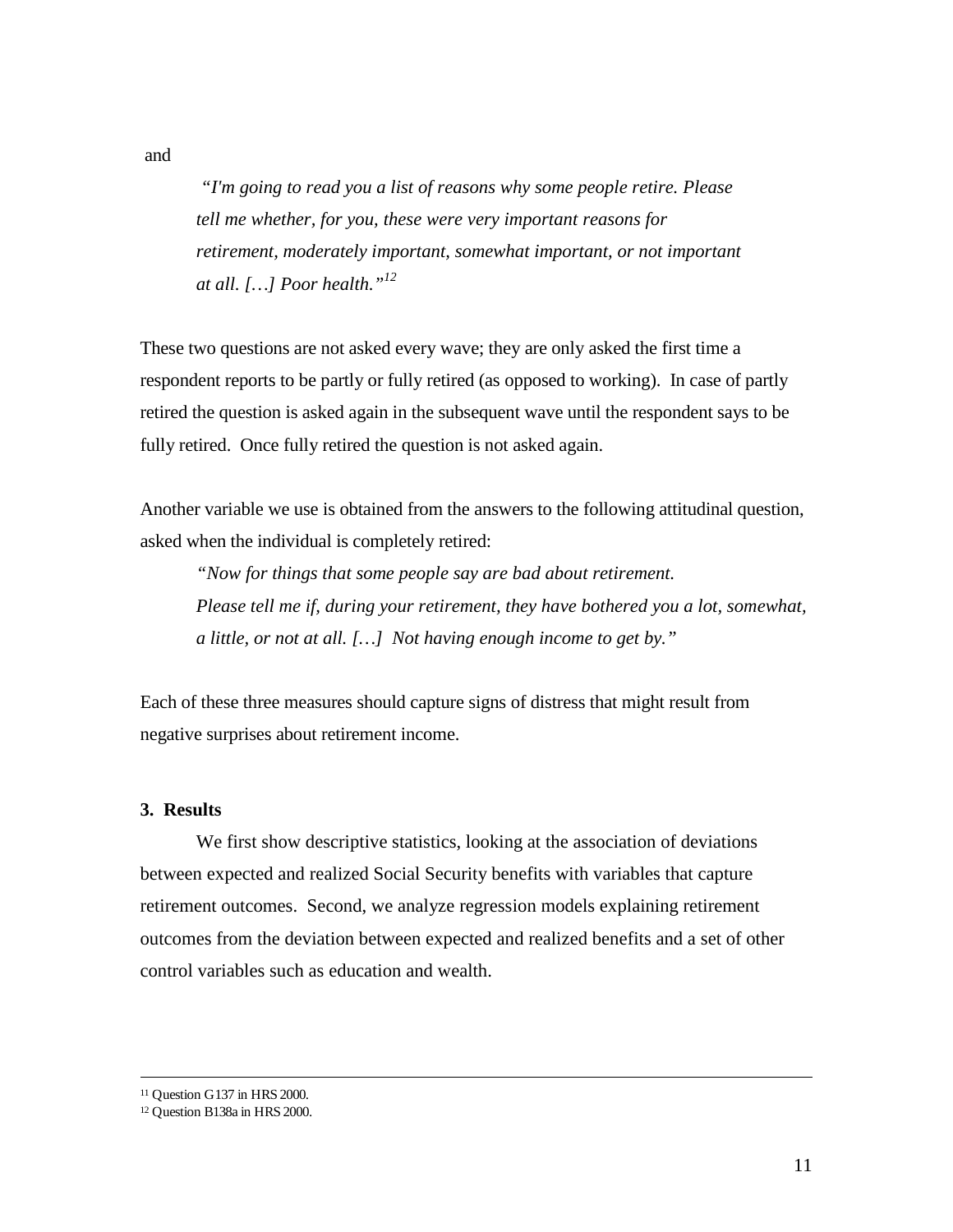Table 1 presents the fraction of respondents who report "don't know" when asked for the expected benefit amount. Respondents are categorized by their "time distance to first receipt." Thus an observation in 1992 of a respondent who starts receiving benefits in 1997 is categorized as 3 waves prior to claiming, since 1998, 3 waves after 1992, will be the first wave when this person is observed as receiving benefits. The fraction "don't know" declines considerably as respondents approach the time they will claim Social Security. This is because the uncertainty about events that affect the individual's benefit reduces as the distance to retirement shortens. Rohwedder and Kleinjans (2004) provide evidence that individuals who face more uncertainty (e.g., a higher subjective probability of job loss, a higher risk of health shock, or more uncertainty about the timing of retirement) are more likely to report that they do not know how much their Social Security benefit will be. In addition, the relevance of knowing more precisely how much Social Security benefits will be increases the closer respondents get to actually claiming these benefits.<sup>13</sup> On the other hand, if people were perfectly forward looking (also with respect to any uncertain related events) and information were free of cost, their savings for retirement would already depend on expected benefits long before they retire, and everyone should be informed about their benefit levels.

Now focusing on those who reported expected benefit amounts we want to find how accurate these reported expectations are. We compare expected benefits just before claiming with received benefits just after claiming, i.e. we find the first HRS wave when the individual is observed receiving Social Security benefits and compare those benefits to the expected benefits reported in the wave immediately before. The deviation is defined as the received amount minus the expected amount in the previous wave, so that a positive number implies that the individual underestimated future benefits, and a negative number implies that the individual overestimated future benefits. Table 2 shows

 $\overline{a}$ 

<sup>&</sup>lt;sup>13</sup> Note that in most HRS waves respondents were only asked for their point estimates of future Social Security benefits, without any follow-up in case of non-response. Several years before claiming benefits respondents may be more willing to give ranges in which they think their Social Security benefits will fall rather than a point estimate, because they also know that the exact amount still depends on a number of factors. Indeed, when unfolding brackets for item non-response on expected Social Security benefits were introduced in 2002, many initial nonrespondents appeared to be willing to answer the bracket questions, so that complete item nonresponse fell dramatically (about 12 percent for members of the original HRS cohort who were in their 60s in 2002).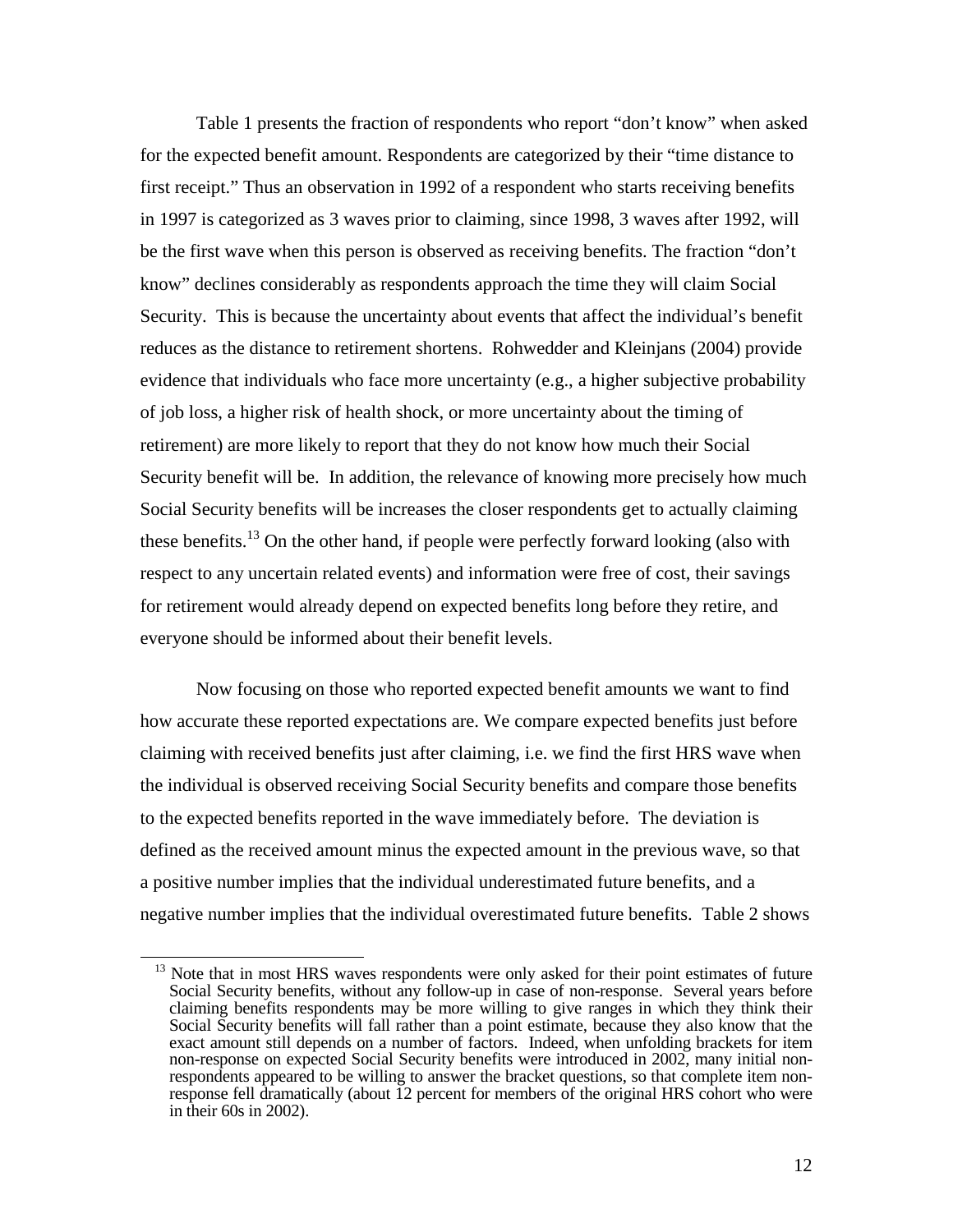summary statistics of the deviations. In the first column the deviations are expressed in absolute dollar amounts. At the mean and at the median, expected and subsequently received amounts are about the same. At the  $10<sup>th</sup>$  and  $90<sup>th</sup>$  percentile the deviations amount to about (plus or minus) three thousand dollars. Whether this is a big number or a small number for the individual depends on the size of the individual's benefits. It may therefore be more interesting to look at percent deviations.

Column 2 of Table 2 presents summary statistics of the percent deviations computed at the individual level (deviation between received and expected benefit divided by received benefit). The expected amount of the median person is spot-on, in the sense that it is within 0.5 percent of the subsequently received benefit. At the mean we observe overestimation of future benefits of about seven percent. Considering further points on the distribution of the percent deviations, for example the  $25<sup>th</sup>$  and  $75<sup>th</sup>$ percentiles, we find that for fifty percent of the population (those between the  $25<sup>th</sup>$  and 75<sup>th</sup> percentile) expected benefits lie within 11 percent of their subsequently received benefits. For this part of the population expectations seem to be reasonably accurate. However, for the other half of the population, expectations appear not to be accurate *ex post*: 25 percent of the population overestimate their benefits by 10 percent or more; and another 25 percent underestimate their benefits by 12 percent or more. One might be particularly concerned about the former group: these are respondents who overestimate their benefits and therefore may well have under saved. Note that underestimation is not necessarily a sign of lack of knowledge or planning as this group includes people who retired earlier than anticipated, possibly due to a health shock or other unanticipated events. Nevertheless, the concern that they have not accumulated enough wealth to maintain their living standard in retirement (given their new situation) remains.

Table 3 shows the same summary statistics, but includes in the sample those respondents who did not expect any Social Security benefits in the future (see description of question sequence in section 2.1). For this table we treat these responses as continuous reports of zero dollars in future Social Security benefits. Compared to Table 2 this adds observations only on one side of the distribution, i.e., all these respondents underestimated their benefits. As expected, this makes the distribution of deviations shift

13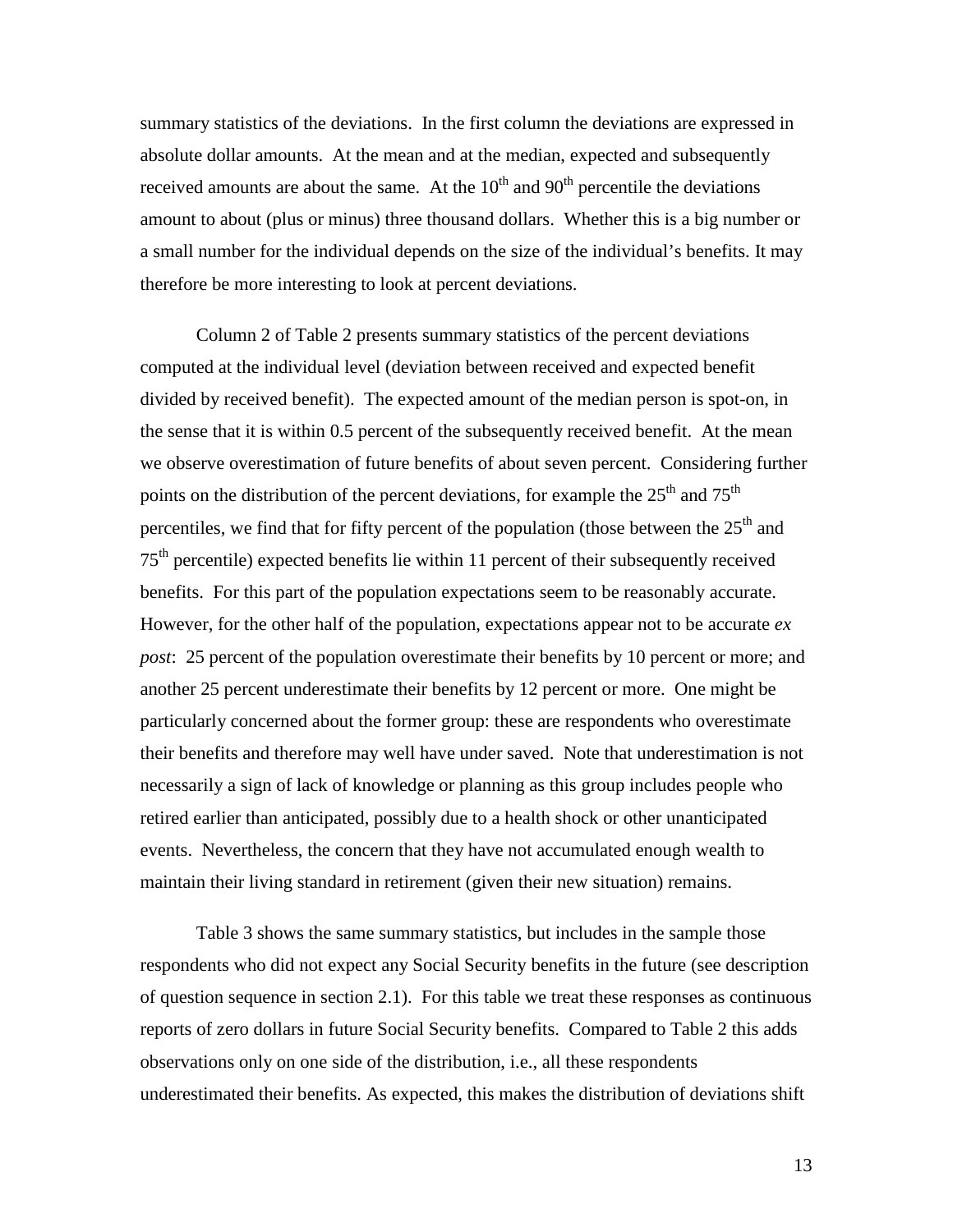to the right compared to Table 2. It is likely that measurement error is more important among this additional sample than in the rest of the population, because some respondents may have interpreted the question as asking about future Social Security benefits on their own record, which some may have denied, but then received Social Security benefits on a current or former spouse's record later on. While we cannot assess how important a problem this is, this type of measurement error is not random. In subsequent tables we therefore exclude those who said that they did not expect future Social Security benefits.<sup>14</sup>

To the extent that individuals are surprised about their Social Security benefits at retirement, they ought to adjust their spending patterns in ways that differ systematically from the rest of the population. There are a number of reasons why spending might change in retirement even in the absence of such surprises (Miniaci, Monfardini and Weber, 2003; Hurd and Rohwedder, 2003 and 2006): work-related expenses cease, households may use the additional time on their hands to increase home production (gardening, home-cooked meals etc.), and some may engage in leisure activities that require additional expenses, such as travel. In the context of our analysis we are interested in whether there is systematic variation in the changes in spending at retirement as a function of whether and to what extent respondents over or under estimated their Social Security benefits. Respondents who over (under) estimated their benefits will find out when they first start claiming. They will adjust their expectations on future income downward (upward) and will accordingly update their consumption plans in the same direction.

We present the descriptive evidence in two ways. First, Table 4 shows a cross tabulation of categories of spending change at retirement and within these, the mean percent deviation of expected (at t-1) from realized Social Security benefits; second we show in Tables 5 and 6 average spending changes at retirement as a function of whether the individual over or underestimated future Social Security benefits immediately before claiming benefits.

 $\overline{1}$ 

 $14$  Only in the final tables in which we present the results from estimations we include this sample and assign a specific categorical variable.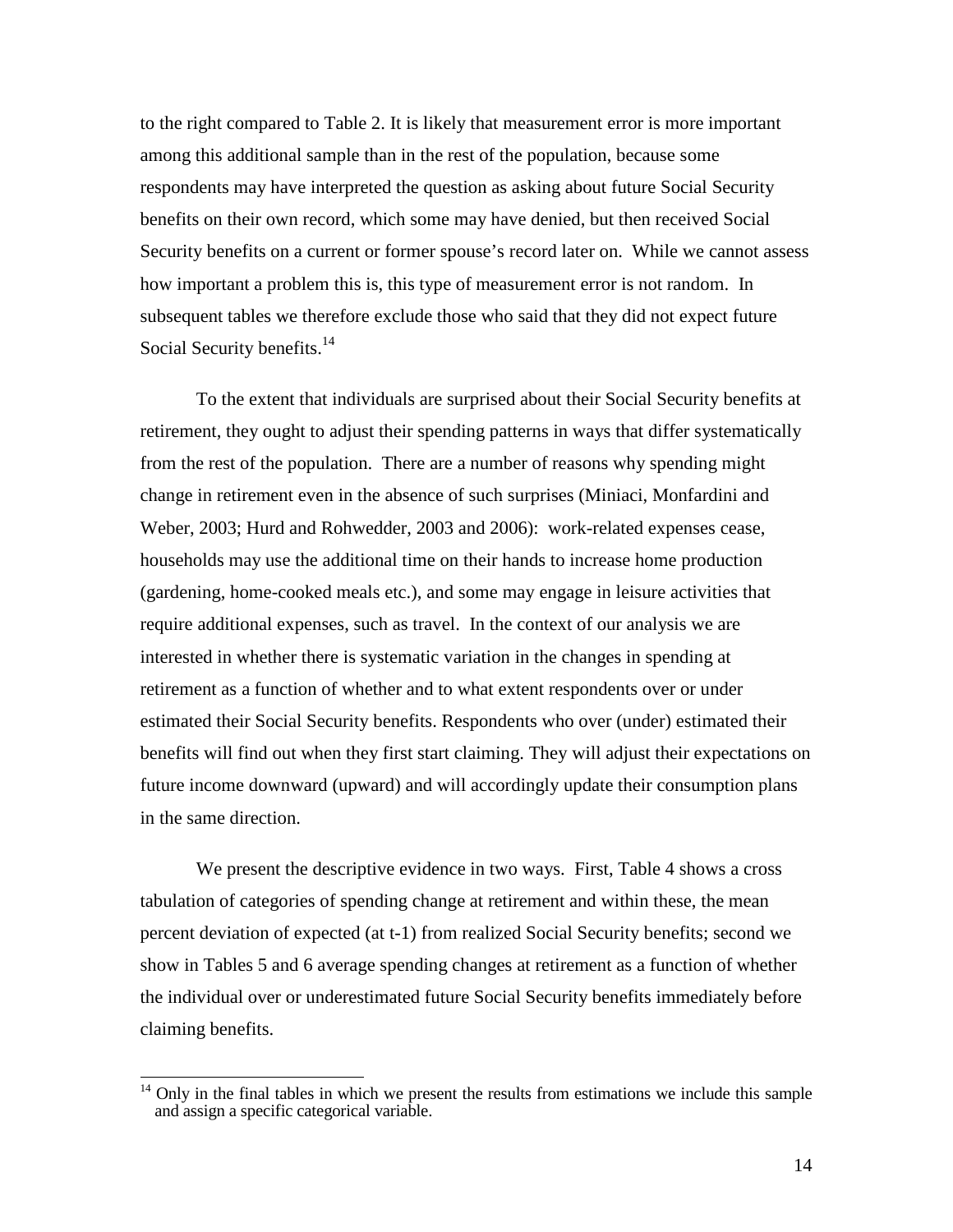Table 4 is based upon a rather small number of respondents – only those who are included in the HRS Consumption mail out survey in 2001 and 2003 who retired.<sup>15</sup> Still, it quite clearly suggests a relation between over estimation of Social Security benefits and reducing consumption at retirement. Respondents whose consumption fell by 30% or more on average over estimated Social Security benefits by almost 7% per year. On the other hand, for example, those whose consumption did not fall after retirement on average estimated their Social Security benefits almost correctly.

Table 5 looks at the same relationship, but from a different angle. It classifies the sample by whether respondents over or underestimated their future Social Security benefits, and computes the average spending change at retirement for each of these two groups separately. We find a slightly higher drop in spending at the mean for those who overestimated (-12.9 percent) compared to those who under estimated (10.9 percent).

For some respondents, retirement lies several years in the past and the question about how spending changed at the time may be hard to answer due to difficulties of recalling the information. Table 6 presents the evidence from Table 5, but restricts the sample to those who claimed Social Security benefits within 3 years of the observation on spending change at retirement. This further reduces the number of observations, to 488 respondents. Still, it shows a clearer difference: those who *over* estimated their Social Security benefits reduced spending at retirement by about 13.3 percent, on average; and those who *under* estimated benefits on average reduced spending at retirement by about 9.9 percent.

Table 7 shows percent deviations by categories of whether somebody, once he or she has started claiming, reports to be worried about having enough income to get by (in retirement). There is a clear association between the two variables. Those who are worried a lot about not having enough income to get by are also the respondents who tend to have had negative surprises, suggesting that they over estimated their benefits and have not built up enough retirement wealth to enjoy their retirement without financial concerns.

<sup>&</sup>lt;sup>15</sup> For some respondents retirement lies several years in the past; see Table 6 for a sub-sample of more recent retirees.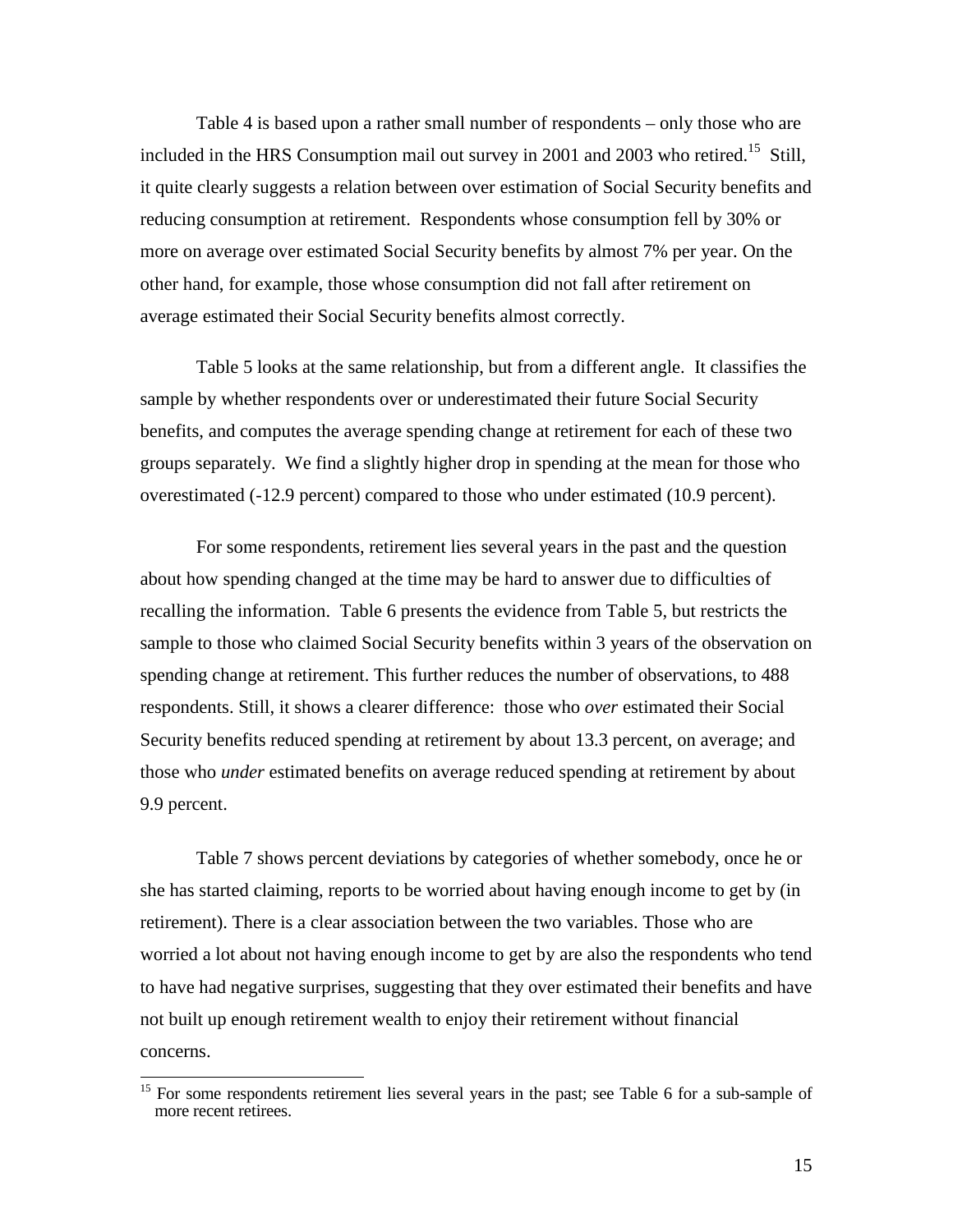Table 8 classifies respondents by how retirement years compare to the years just before retirement. We find that those who report that their retirement years are not as good as pre-retirement years also had larger deviations between expected and realized Social Security benefits. They more often have tended to over estimate their resources in retirement, and the lower than expect income may imply that their economic well being in retirement is disappointing in that they had to adjust their standard of living downward.

Table 9 looks at whether poor health was an important reason for retirement. Again we find a clear gradient: respondents with a negative health shock that forced them to retire earlier than expected often received lower Social Security benefits than they anticipated. This is in line with the fact that early retirement leads to early claiming, and early claiming reduces the level of Social Security benefits.

To analyze whether the relation between over or under estimation of Social Security benefits and the consumption change at retirement sustains when third factors are controlled for, we estimated an ordered logit model that has as its left hand variable a categorical variable for the consumption change. Four categories are distinguished: a drop larger than 30% (1), a drop of less than 30% (2), no change (3), and any increase of consumption at retirement (4). We estimated several specifications. The sample for estimation (N=912) includes respondents who said that they do not know how much they will get from Social Security at t-1, as well as those who said that they did not expect any benefits. The set of covariates includes either the absolute deviation or the percent deviation between expected and realized benefits as one of the explanatory variables, depending on the specification; an index for not knowing the future benefit level, as well as interactions of this with education categories. The benchmark education level is less than high school.

Not all that surprisingly, sample size poses difficulties in obtaining sufficiently precise estimates that are significant at conventional levels. Nevertheless, all specifications yield estimates for our main variable of interest of the expected sign. Table 10 shows the specification where the deviations between expected and subsequently received benefits are expressed in absolute terms (thousand dollars). We

16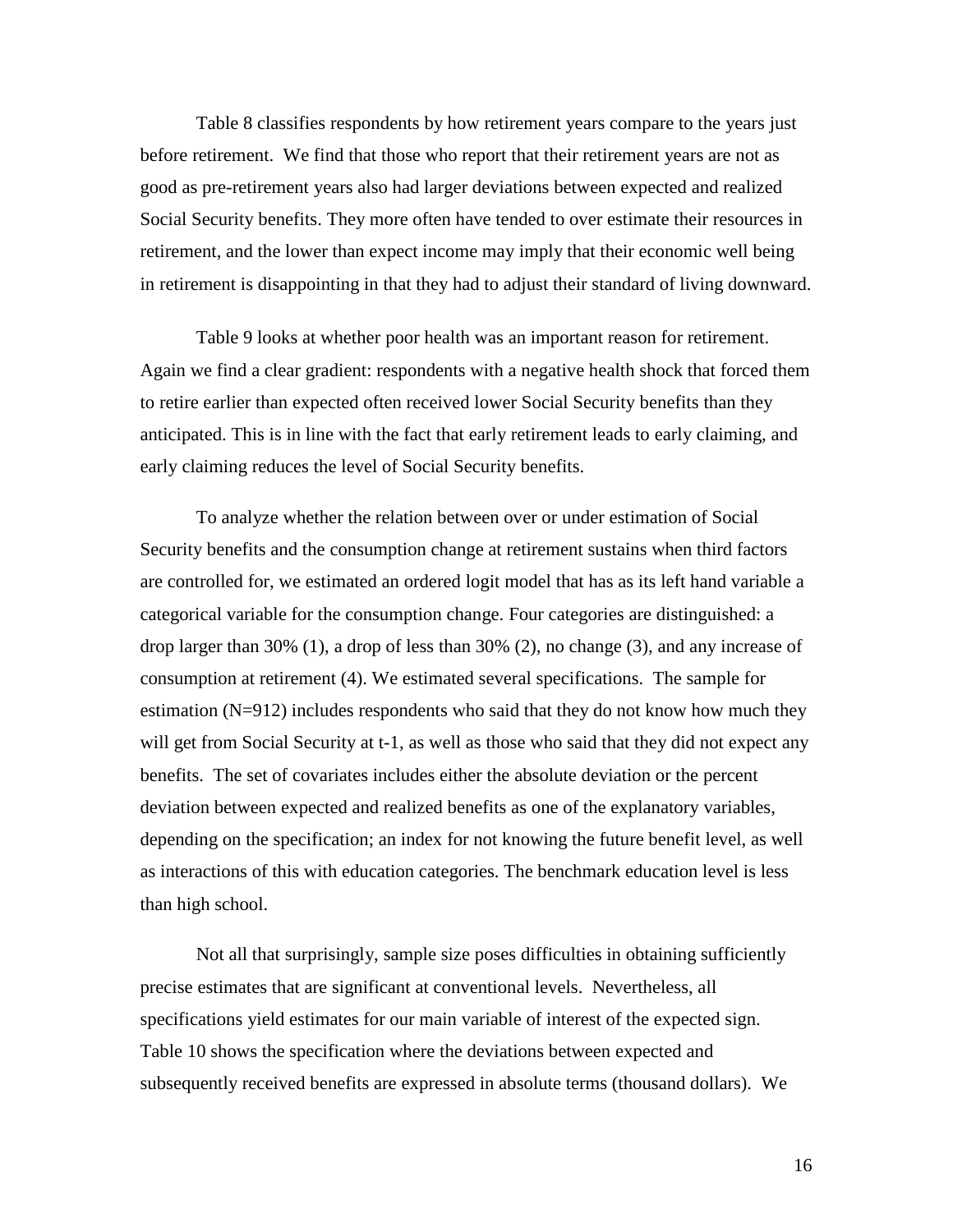find an effect of the deviation between expected and realized benefits that is significant at the two-sided 10% level and has the expected sign – those who over estimated their benefits (negative deviation) have the largest chance of a negative consumption drop, and those who under estimated their benefits have a better chance of a positive consumption change at retirement. The magnitude of the effect is expressed in terms of an odds ratio, and its estimate is almost 1.05. The interpretation is as follows. Suppose we know that respondents are in one of two adjacent categories, say a spending change of less than – 30% and a spending change between –30% and 0. The odds ratio then implies that a deviation that is one unit or one thousand dollars per year higher (i.e., less over estimation or higher under estimation) makes it about 5% more likely that the respondent is in the higher of two categories, i.e., in the category between –30 and 0. This seems a fairly sizeable effect, given that most under and over estimates are in the order of at least this magnitude (see Table 2,  $25<sup>th</sup>$  and  $75<sup>th</sup>$  percentile in column 1) and given that the average benefit is about 10 thousand dollars a year.

Low educated respondents who don't know their expected benefits, have better consumption changes at retirement than similar respondents who predict their social benefits exactly (deviation=0). It is not clear why. Again, this effect is significant at the 10% level. The interaction terms of education categories with "don't know expected benefit amount" show odds rations substantially below 1, which means that the same does not apply to the higher education levels.

Households with female financial respondents have larger negative consumption changes than households with a male financial respondent, and the difference is significant at the two-sided 5% level. This seems to deserve further research, it is not immediately clear how to explain this.<sup>16</sup> We also included a categorical variable to

 $\overline{1}$ 

<sup>&</sup>lt;sup>16</sup> Note that the financial respondent reports the expected benefit for the spouse in waves 1 through 6. To the extent that the spouse of the financial respondent qualifies for Social Security benefits on the earnings record of the financial respondent the reports maybe more accurate than if the spouse had to report him or herself. On the other hand, if the spouse qualifies on his or her own record the survey design is such that the financial respondent reports on earnings records and benefits of somebody else. Therefore, interpretation of the finding that female financial respondents have larger negative consumption changes than households with a male financial respondent is not straightforward.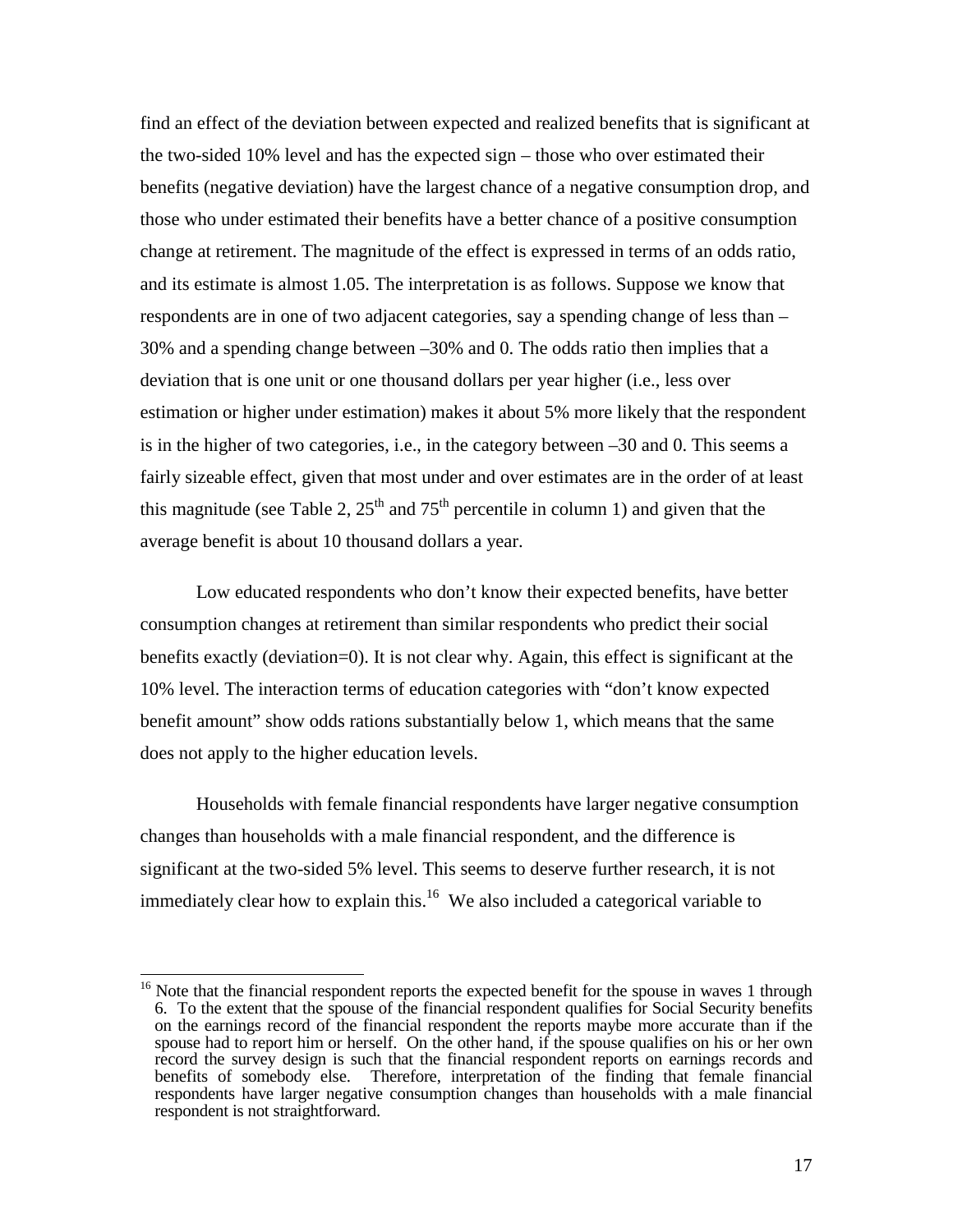distinguish respondents who said prior to receiving Social Security that they did not expect any benefits, but this group does not show any significant difference.

In Table 11 we present the specification that expresses the deviations between expected and subsequently received Social Security benefits as a percent of the benefits ultimately received. This specification has the advantage that it relates the size of the deviation to the size of the actually received benefit at the individual level and as such captures whether the deviation is important relative to the benefit amount. Again, the parameter of primary interest shows the expected sign: an increase in the percent deviation of 100 percent (e.g. moving from an expectation exactly equal to the realization to an underestimation of 100 percent) increases the chances of having a consumption increase (or less of a drop) by 25 percent. Even though the estimate is not significant at conventional levels ( $p$ -value = 0.169) it is robust to various alternative specifications. The estimated effects of other covariates in Table 11 show the same signs and magnitudes as the specification in Table 10 and hence have the same interpretation.

Finally, we would also like to know whether the effect of primary interest differs depending on whether the deviation between expected and later received benefits is due to lack of information or whether it is due to shocks that lead to earlier than anticipated retirement and claiming of benefits. This distinction matters because if lack of information plays an important role, policies to improve individuals' knowledge about their Social Security entitlements might be called for. If, however, adverse stochastic events like a health shock were the main driving force generating the deviations between expected and later received Social Security benefits, the policy implications would be quite different: such a finding would underline the importance of Social Security income for some of those early claimers and the potentially aggravating effects if eligibility for earliest receipt of Social Security were to be increased. To shed light into this issue we estimated the same ordered logit model separately for those whose expected claiming age coincides with the actual age at which they start claiming, and for those who claimed earlier than they anticipated, shown in Tables 12 and 13, respectively. The main result is that the estimated effect of the deviations between expected and subsequently received benefits becomes economically and statistically insignificant when estimated over those

18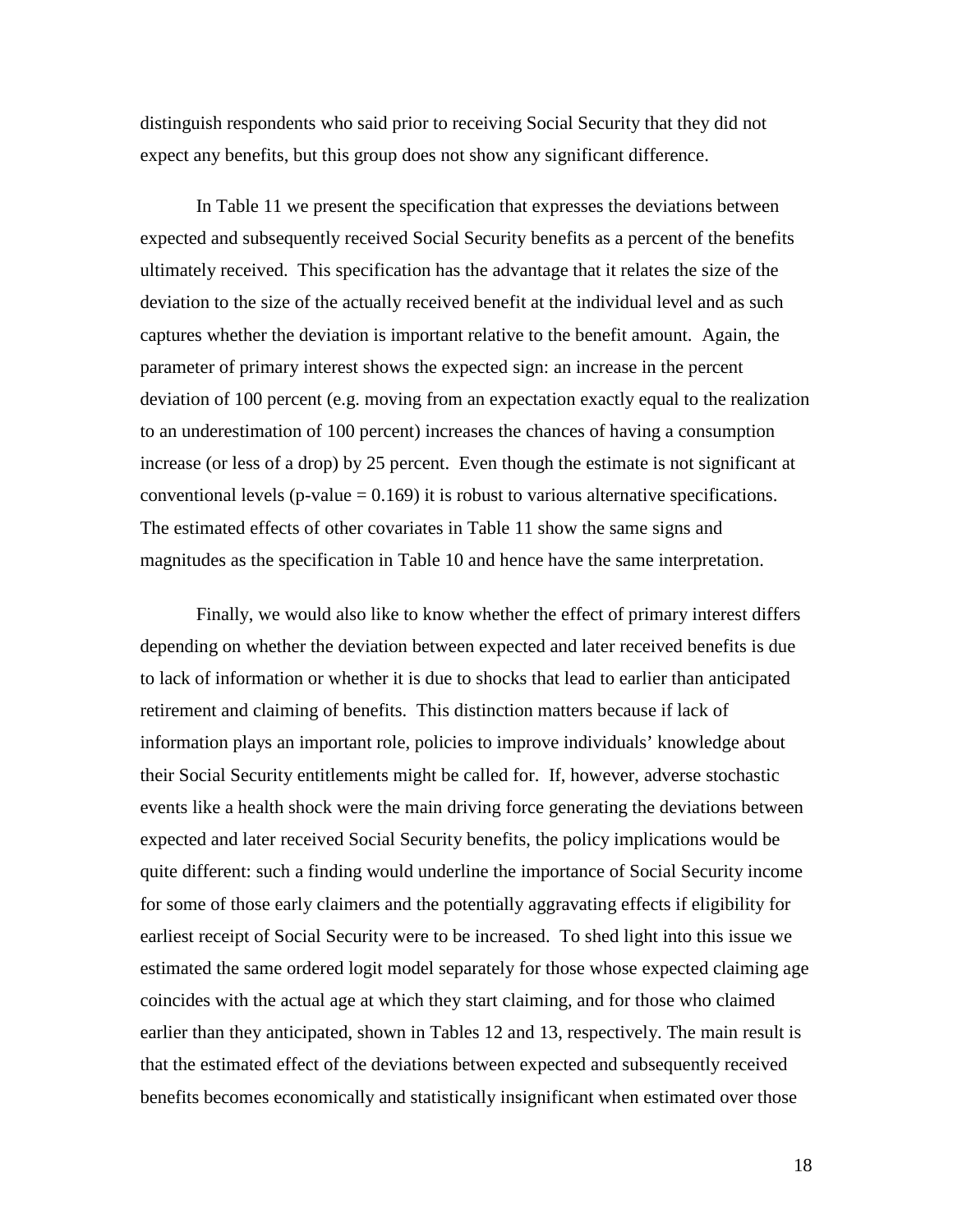who claimed benefits at the anticipated time, while the effect becomes considerably larger when estimated only over those who claimed early: an increase from zero deviation to a 100 percent deviation (i.e., under estimation of benefits by 100 percent) now raises the likelihood of a consumption increase at retirement by about 35 percent. Despite the substantial reduction in sample size the p-value on this estimate is about the same as in the regression over the entire sample in Table 11. Apparently for the sample of early claimers the deviations are sizeable and their relationship to consumption changes are strong enough to yield effects of the same significance level as in the estimation over the full sample; whereas for those who claimed at the expected time the effects are not distinguishable from observation error, at least not with such a small sample.

#### **4. Conclusions**

There persists a considerable amount of controversy in the economics literature as to how to explain the large variation in wealth holdings at retirement. One aspect that has been difficult to assess in empirical studies is the role of expectations regarding future retirement income and how it influences saving behavior. In this paper we investigated the effect of deviations between predicted and realized Social Security benefits on several measures of well-being in retirement, such as the change in consumption expenditures at retirement, a self-assessed measure of how retirement years compare to the years before retirement, and whether the individual is worried about having enough income to get by in retirement. Using longitudinal data from the Health and Retirement Study, we found clear evidence that people who over estimated their Social Security benefits are worse off according to several measures of well being in retirement. They tend to have larger negative consumption expenditure changes at retirement than those who under estimated or correctly estimated their benefits. Once retired, they have more worries about how to get by with the resources they have. They also more often report that retirement years turned out worse than expected. In multivariate analyses, these conclusions remain valid, although significance levels are sometimes low. This relationship seems to be more pronounced for respondents who claimed benefits earlier than anticipated than for respondents who were simply misinformed.

19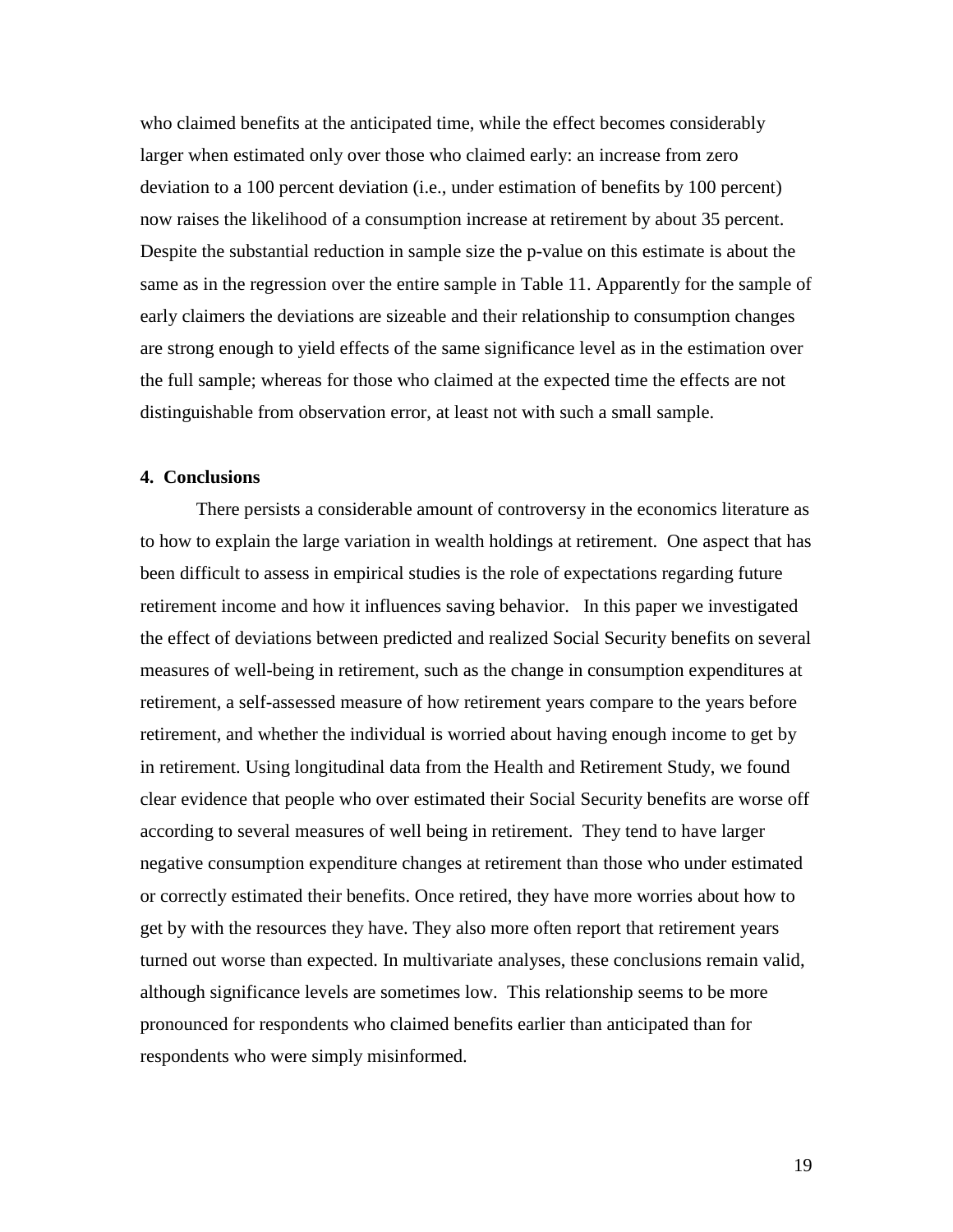## **References**

- Aguiar, Mark and Erik Hurst, 2005a, "Consumption vs. Expenditure," *Journal of Political Economy*, 113(5), pp. 919-948.
- Aguiar, Mark and Erik Hurst, 2005b, "Lifecycle Prices and Production," NBER Working Paper No. 11601.
- Ameriks, John, Andrew Caplin and John Leahy, 2002, "Retirement Consumption: Insights from a Survey," NBER Working Paper No. 8735.
- Banks, J., R. Blundell and S. Tanner, 1998. Is There a Retirement-Savings Puzzle? *American Economic Review*, 88 (4), 769-788.
- Bernheim, D., J. Skinner, and S. Weinberg, 2001. What Accounts for the Variation in Retirement Wealth among U.S. Households? *American Economic Review*, 91 (4), 832-857.
- Gustman, A.L. and T.L. Steinmeier, 2001. Imperfect knowledge, retirement and saving. NBER Working Paper 8406.
- Gustman, A.L. and T.L. Steinmeier, 2003. What People Don't Know About Their Pensions and Social Security: An Analysis Using Linked Data From the Health and Retirement Study. In W.G. Gale, J.B. Shoven and M.J. Warshawsky (eds.), Public Policies and Private Pensions. Washington, D.C.: Brookings Institution.
- Hurd, M. D. and S. Rohwedder, 2003. The Retirement-Consumption Puzzle: Anticipated and Actual Declines in Spending at Retirement. NBER Working Paper 9586.
- Hurd, M. D. and S. Rohwedder, 2005, "The Consumption and Activities Mail Survey: Description, Data Quality, and First Results on Life-Cycle Spending and Saving," typescript, RAND.
- Hurd, M. D. and S. Rohwedder, 2006. Some Answers to the Retirement-Consumption Puzzle, NBER Working Paper 12057.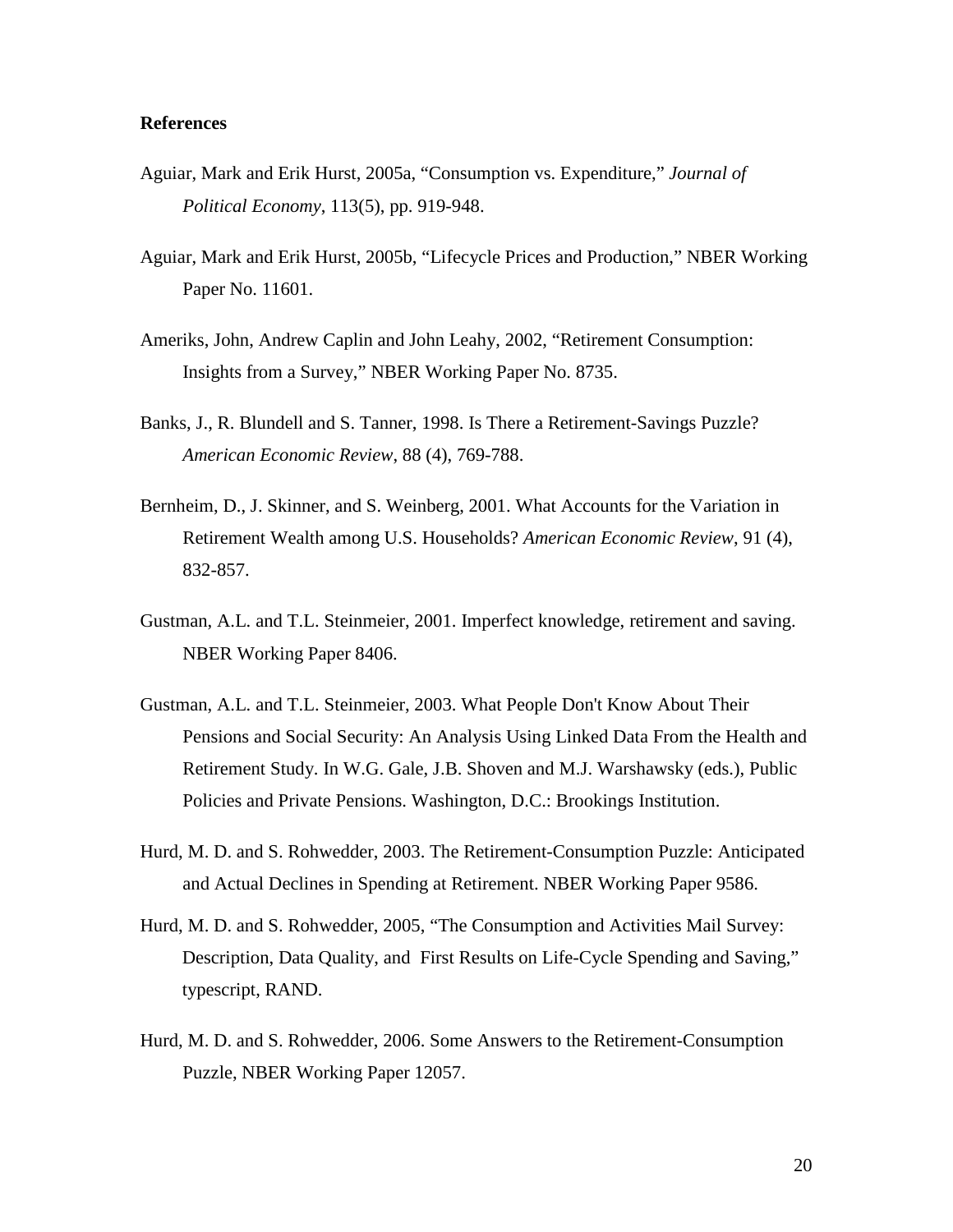- Miniaci, Raffaele, Chiara Monfardini and Guglielmo Weber, 2003. Is There A Retirement Consumption Puzzle In Italy? IFS Working Paper WP03/14, Institute for Fiscal Studies, London.
- Mitchell, O., 1988. Worker Knowledge of Pension Provisions. *Journal of Labor Economics*. 6(1):21-39.
- Rohwedder, S. and K. J. Kleinjans (2004), Dynamics of Individual Information about Social Security, paper presented at the Annual Meeting of the Population Association of America, Boston, April, 2004.
- Scholz, J. K., A. Seshadri, and S. Khitatrakun, (2004) "Are Americans Saving Optimally for Retirement," typescript, University of Wisconsin, Madison.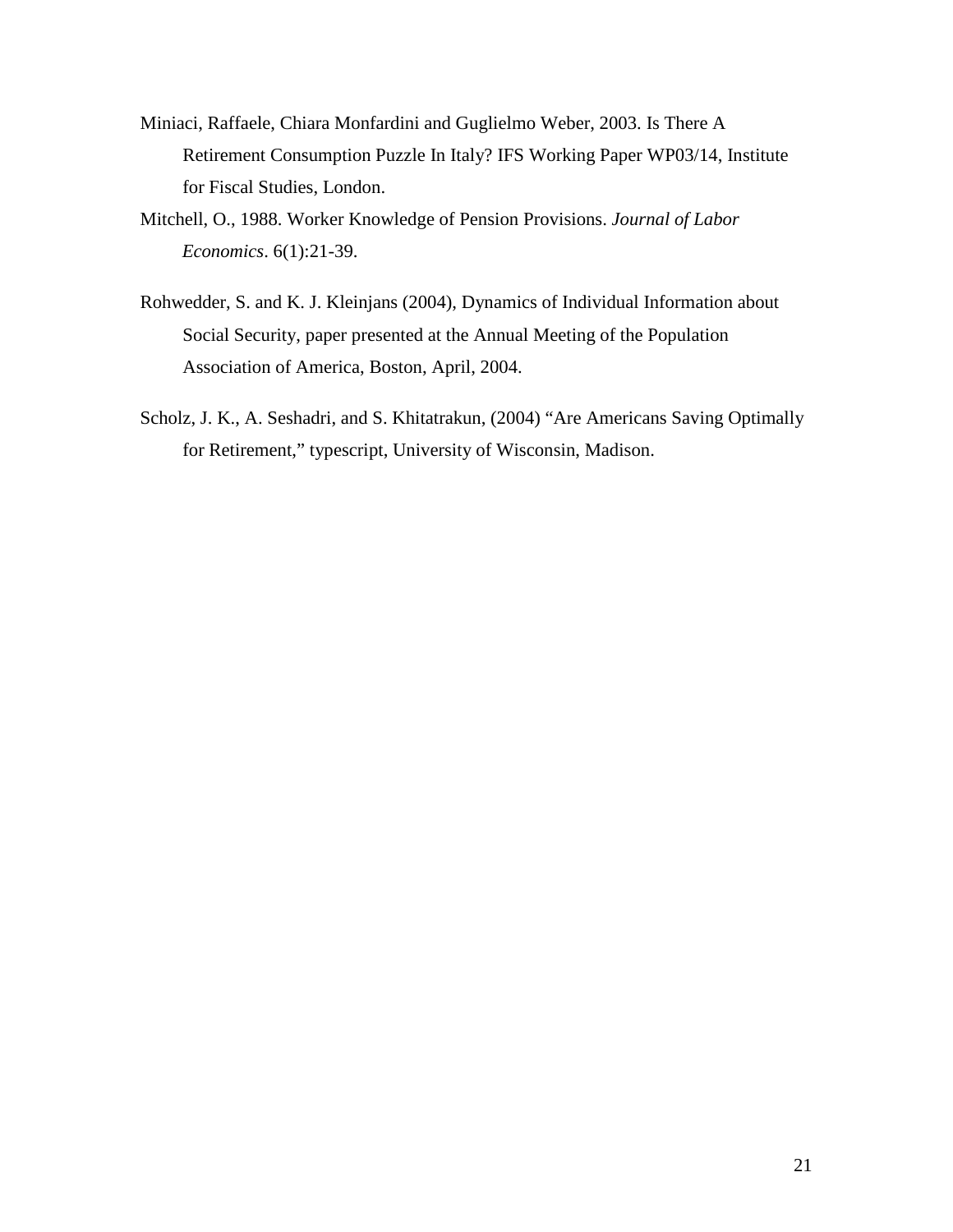

(http://www.ssa.gov/policy/docs/statcomps/supplement/2005/6b.html).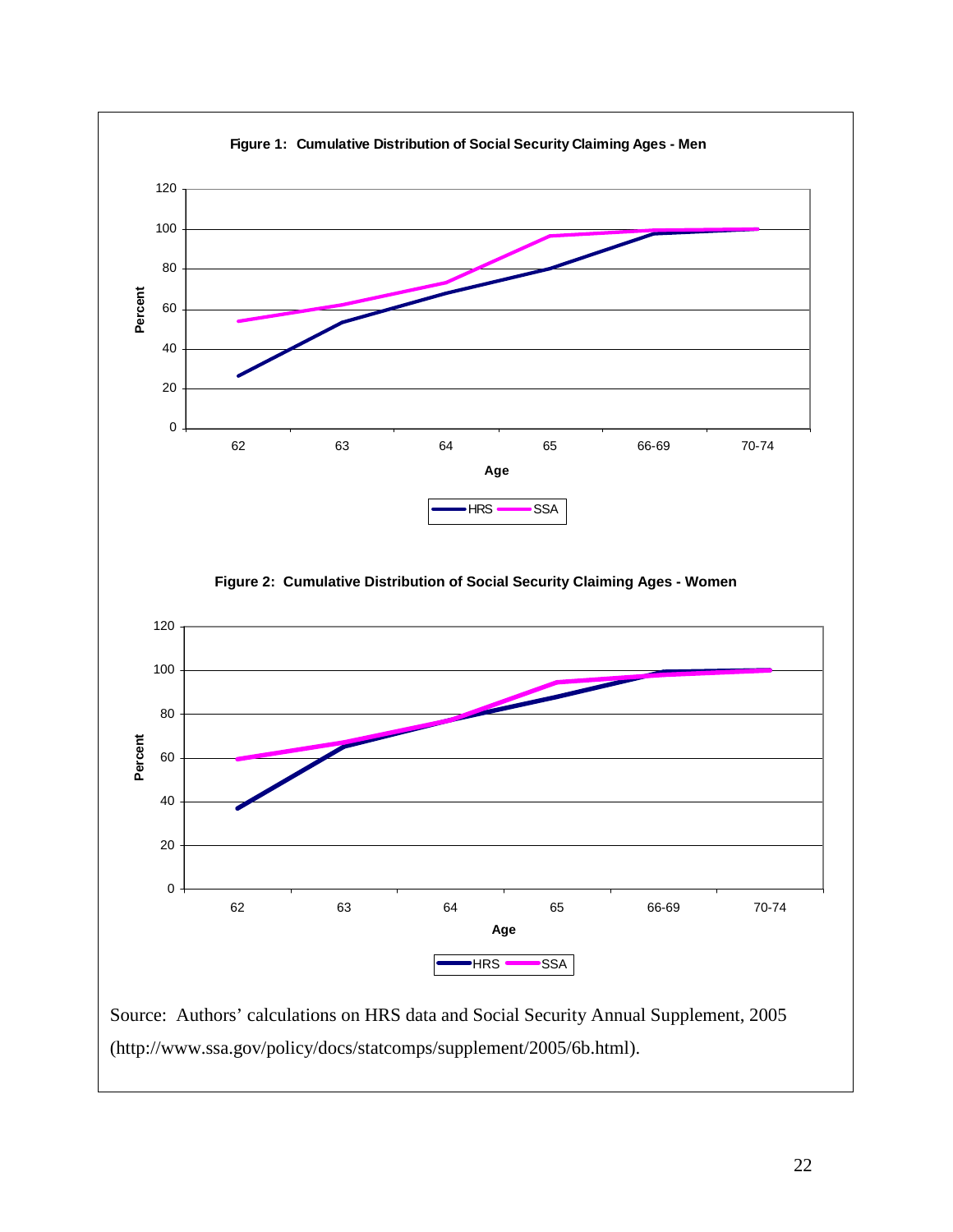| <u>enpecteu</u>                      |       | bocha became, benefits, by abance if one more receip |                            |       |
|--------------------------------------|-------|------------------------------------------------------|----------------------------|-------|
| Number of waves prior to<br>claiming | N     | Don't know<br>amount                                 | Reports expected<br>amount | All   |
|                                      | 6,483 | 27.1                                                 | 72.9                       | 100.0 |
| 2                                    | 5,844 | 34.7                                                 | 65.3                       | 100.0 |
|                                      | 4,844 | 39.2                                                 | 60.8                       | 100.0 |
| 4                                    | 3,808 | 42.1                                                 | 57.9                       | 100.0 |
|                                      | 2,636 | 49.7                                                 | 50.3                       | 100.0 |
|                                      |       |                                                      |                            |       |

**Table 1. Percent of "Don't know" responses and continuous responses on expected Social Security benefits, by distance from first receipt**

Authors' calculations. Counting as continuous reporters those who report that they do not expect any future Social Security benefits (see description of question sequence in Section 2 for details). We interpret these as expecting zero dollar in Social Security benefits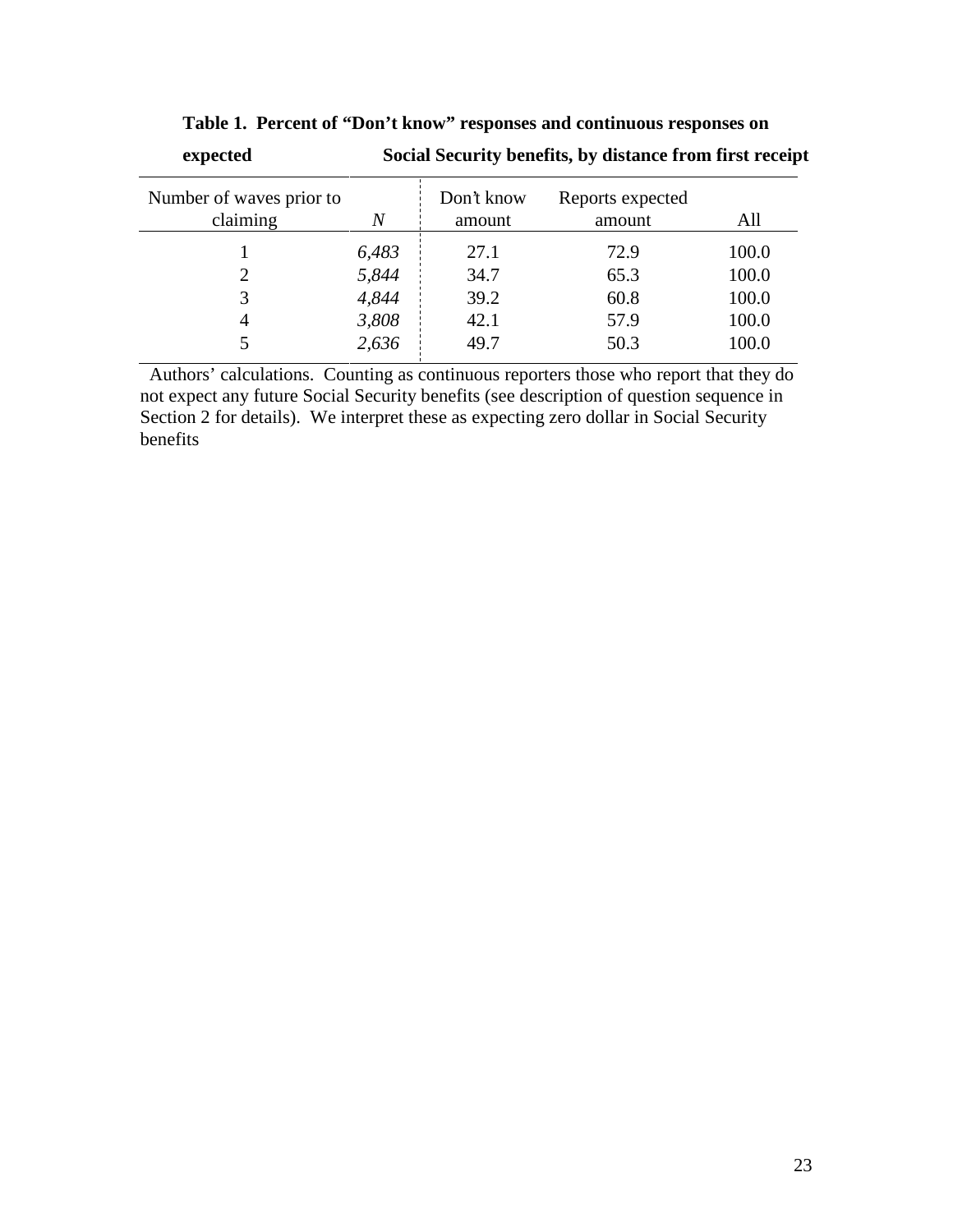|                                      | Thousand dollars $(2004 \text{ } \text{\textsterling})$ | Percent |
|--------------------------------------|---------------------------------------------------------|---------|
| Mean                                 | 0.13                                                    | $-7.3$  |
| Percentile                           |                                                         |         |
| $10^{\text{th}}$                     | $-2.76$                                                 | $-34.6$ |
| $25^{\text{th}}$                     | $-0.86$                                                 | $-10.2$ |
| $50^{\text{th}}$<br>75 <sup>th</sup> | 0.04                                                    | 0.6     |
|                                      | 1.20                                                    | 11.9    |
| 90 <sup>th</sup>                     | 3.27                                                    | 30.0    |
| Ν                                    | 4,013                                                   | 4,013   |

**Table 2. Deviations between received and expected Social Security benefits among those who expected future benefits**

Source: Authors' calculations. Excludes those who do not expect any future benefits from Social Security at the wave preceding first receipt of Social Security income.

|                  | mergang most who are not expect fature benefits |         |  |
|------------------|-------------------------------------------------|---------|--|
|                  | Thousand dollars (2004 \$)                      | Percent |  |
| Mean             | 0.59                                            | $-0.3$  |  |
| Percentile       |                                                 |         |  |
| $10^{\text{th}}$ | $-2.55$                                         | $-32.0$ |  |
| $25^{\text{th}}$ | $-0.76$                                         | $-8.6$  |  |
| $50^{\text{th}}$ | 0.14                                            | 1.6     |  |
| $75^{\text{th}}$ | 1.62                                            | 15.7    |  |
| 90 <sup>th</sup> | 4.73                                            | 52.1    |  |
| Ν                | 4,295                                           | 4,295   |  |

**Table 3. Deviations between received and expected Social Security benefits, including those who did not expect future benefits**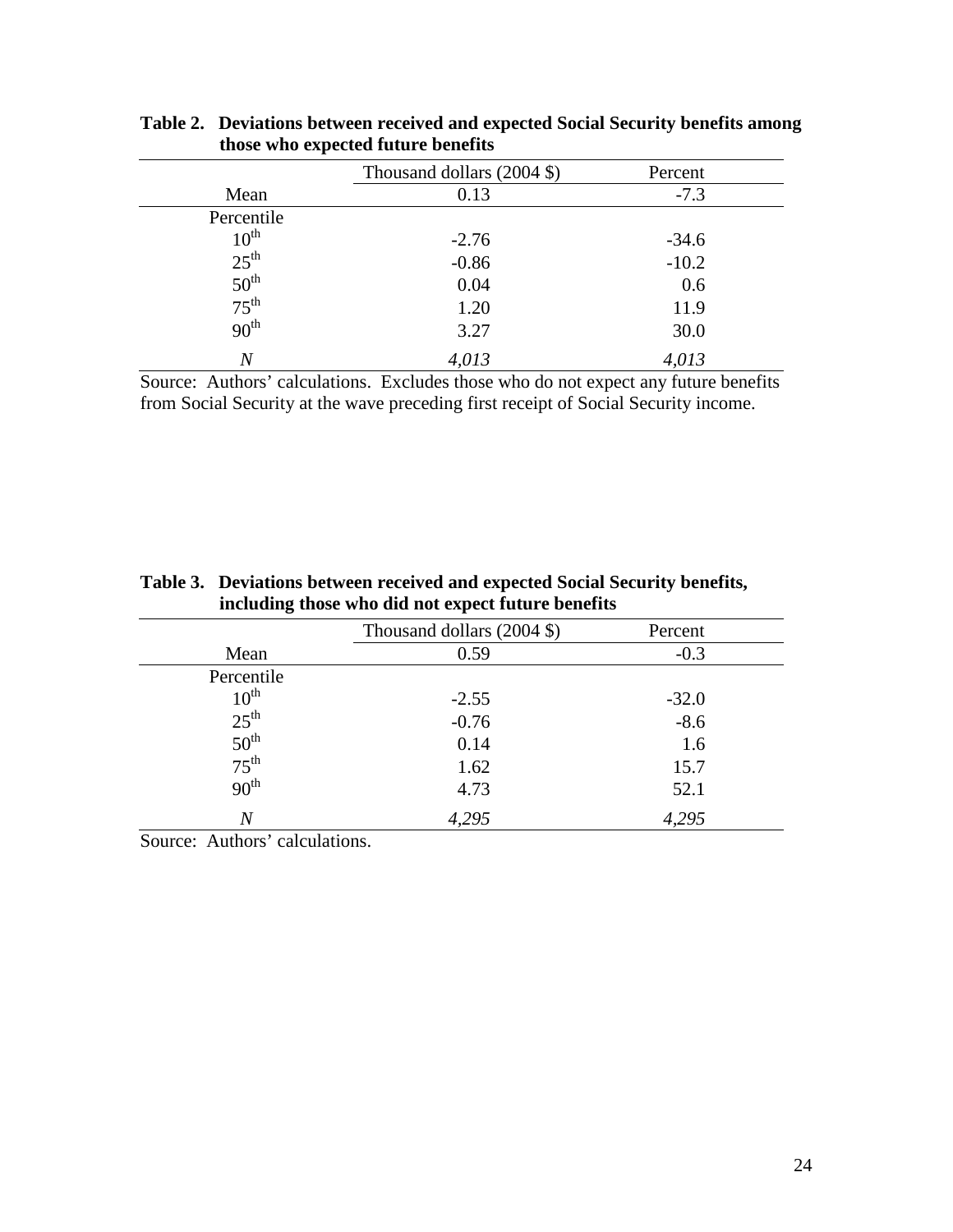## **Table 4. Percent deviations of expected from received Social Security benefits, by categories of recollected spending change**

| Recollected spending change | Mean   | N   |
|-----------------------------|--------|-----|
| Drop by 30% or more         | $-6.8$ | 144 |
| Drop by less than 30%       | $-6.3$ | 139 |
| no change                   | $-1.8$ | 326 |
| increase                    | $-0.9$ | 57  |
| All                         | $-3.7$ | 666 |
| .                           |        |     |

Source: Authors' calculations.

 $\overline{\phantom{a}}$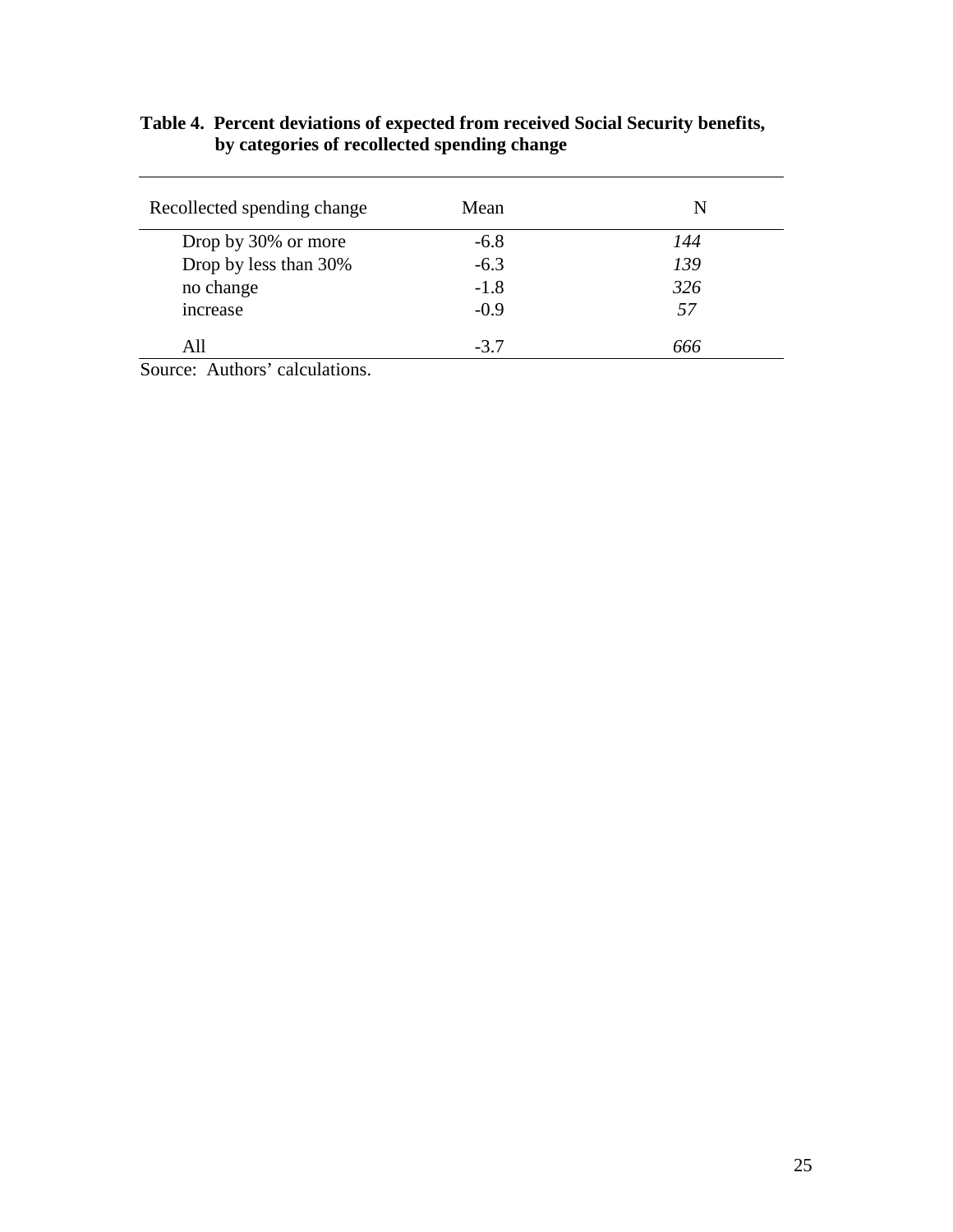|                                            | Recollected spending change |     |
|--------------------------------------------|-----------------------------|-----|
| Deviation                                  | Mean [percent]              | N   |
| Overestimate (received $\langle$ expected) | $-12.2$                     | 311 |
| Underestimate (received $>$ expected)      | $-10.9$                     | 355 |
| A 11                                       | -11.5                       | んんん |

# **Table 5. Recollected Percent Change in Spending at Retirement, by whether the respondent over or underestimated Social Security benefits at t-1.**

Source: Authors' calculations.

**Table 6. Recollected Percent Change in Spending at Retirement, by whether the respondent over or underestimated Social Security benefits at t-1. Restricting sample to spending change being observed within 3 years of first Social Security benefit receipt**

|                                                                                                            | Recollected spending change |     |
|------------------------------------------------------------------------------------------------------------|-----------------------------|-----|
| Deviation                                                                                                  | Mean [percent]              | N   |
| Overestimate (received $\leq$ expected)                                                                    | $-13.3$                     | 213 |
| Underestimate (received $>=$ expected)                                                                     | $-9.9$                      | 275 |
| All                                                                                                        | $-11.4$                     | 488 |
| $\mathcal{C}_{\text{average}}$ $\Lambda$ with $\mathcal{C}_{\text{mean}}$ and $\mathcal{C}_{\text{total}}$ |                             |     |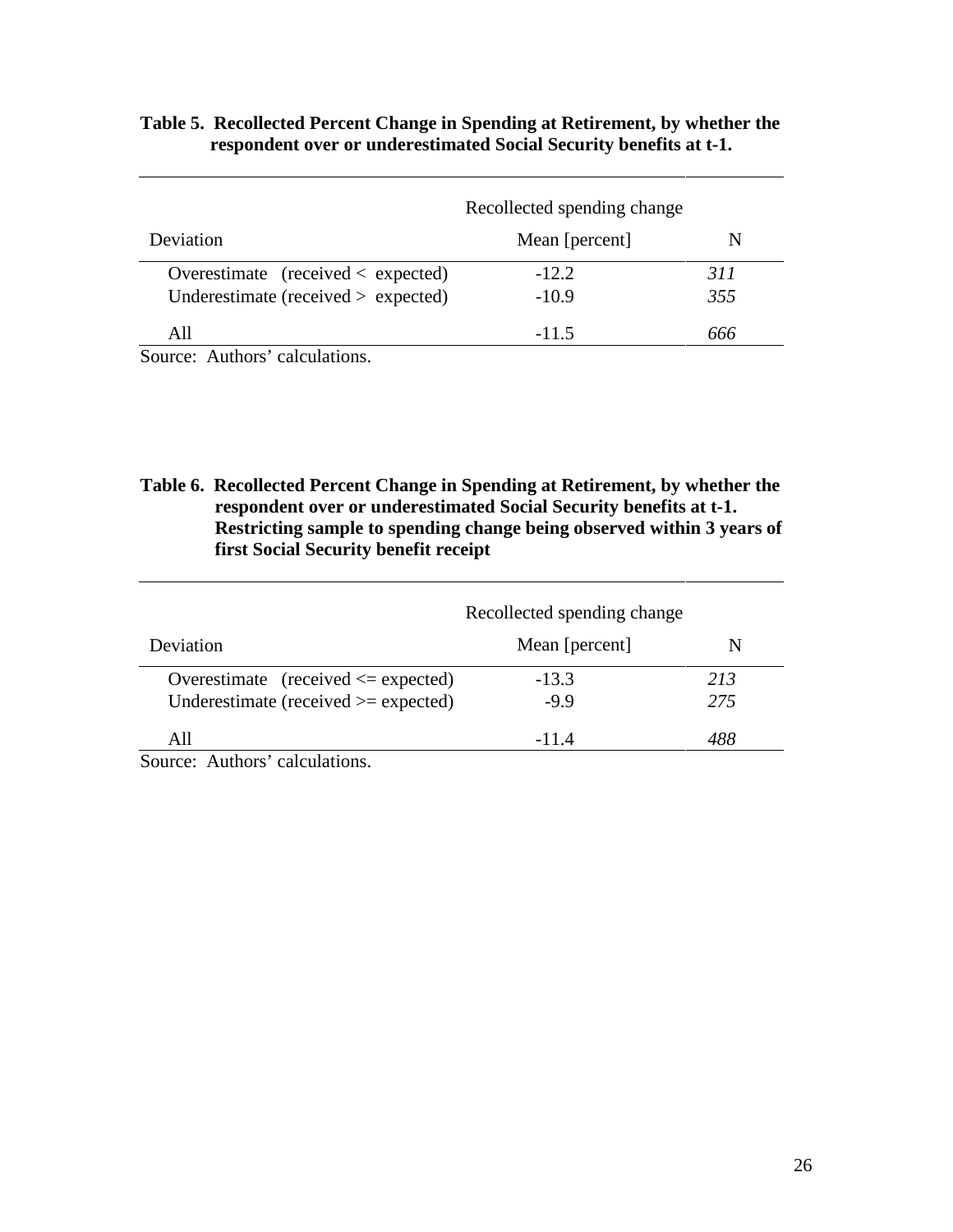## **Table 7. Percent deviations of expected from received Social Security benefits, by categories of worry about having enough income to get by in retirement**

| How worried about having   | <b>Percent Deviation</b> |       |
|----------------------------|--------------------------|-------|
| enough income to get by in |                          | N     |
| retirement                 | Mean                     |       |
| A lot                      | $-11.9$                  | 541   |
| Somewhat                   | $-4.0$                   | 518   |
| A little                   | $-4.1$                   | 337   |
| Not at all                 | $-6.1$                   | 999   |
| All                        | $-6.7$                   | 2,395 |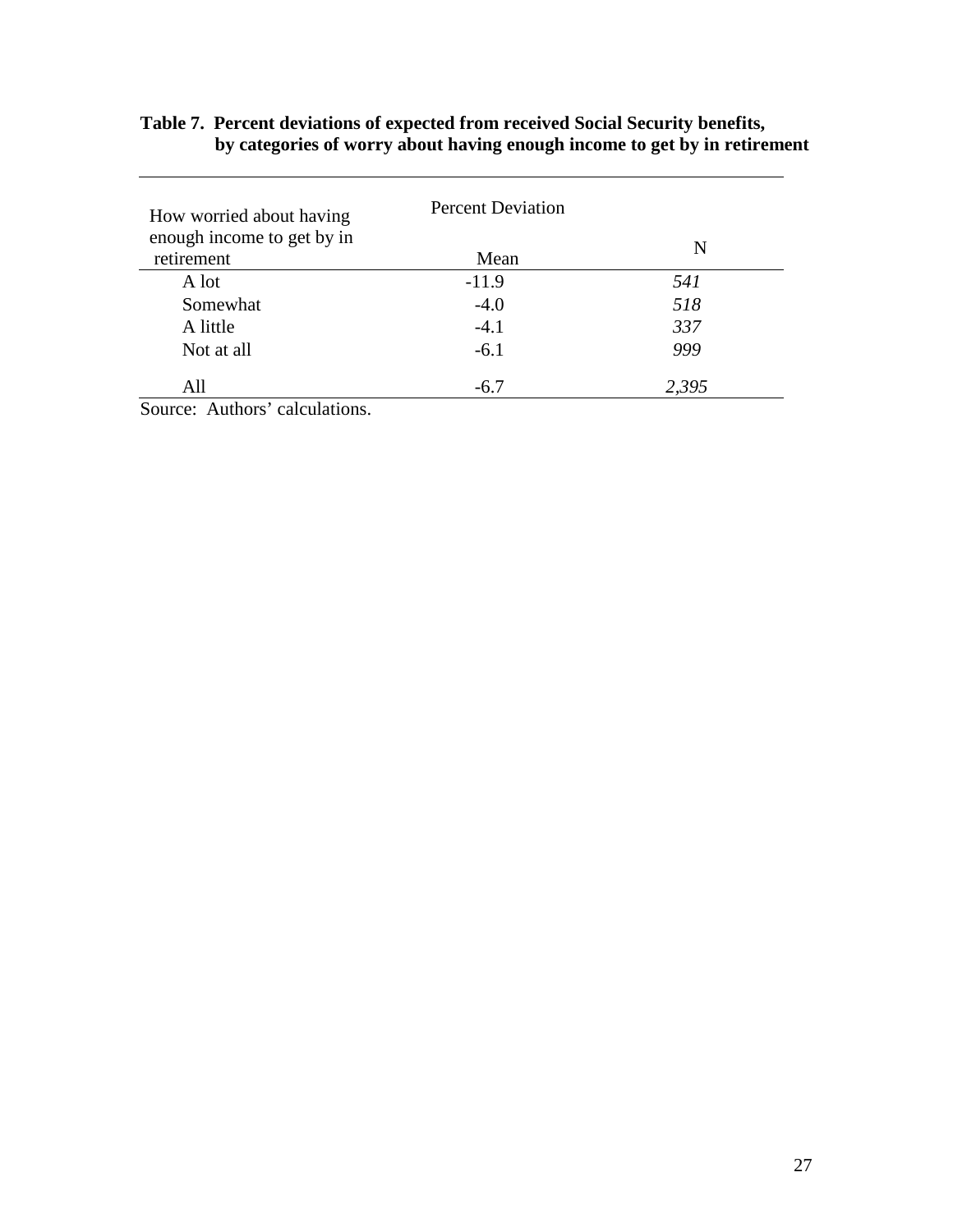## **Table 8. Percent deviations of expected from received Social Security benefits, by categories of how retirement years compare to pre-retirement years**

|                                                            | <b>Percent Deviation</b> |       |
|------------------------------------------------------------|--------------------------|-------|
| How retirement years compare<br>to years before retirement | Mean                     | N     |
| <b>Better</b>                                              | $-5.2$                   | 973   |
| About the same                                             | $-5.3$                   | 531   |
| Not as good                                                | $-14.7$                  | 236   |
| All                                                        | $-6.5$                   | 2,395 |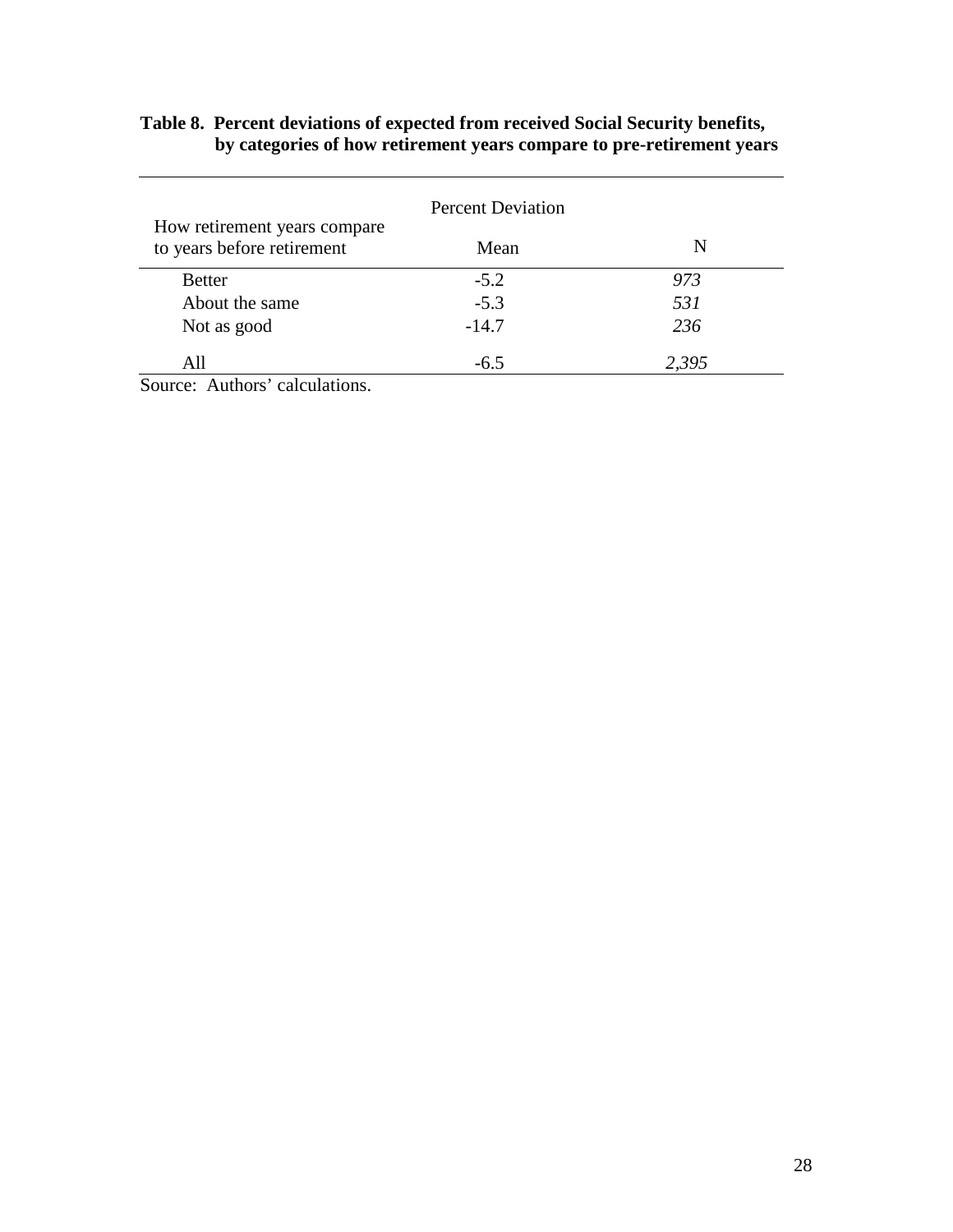# **Table 9. Percent deviations of expected from received Social Security benefits, by categories of how important poor health was as a reason for retirement**

<u> 1989 - Johann Stoff, fransk politik (</u>

|                                                         | <b>Percent Deviation</b> |       |
|---------------------------------------------------------|--------------------------|-------|
| Importance of poor health as a<br>reason for retirement | Mean                     | N     |
| Very important                                          | $-11.0$                  | 347   |
| Moderately important                                    | $-5.8$                   | 140   |
| Somewhat important                                      | $-2.8$                   | 142   |
| Not at all important                                    | $-5.8$                   | 1,526 |
| All                                                     | $-6.5$                   | 2,155 |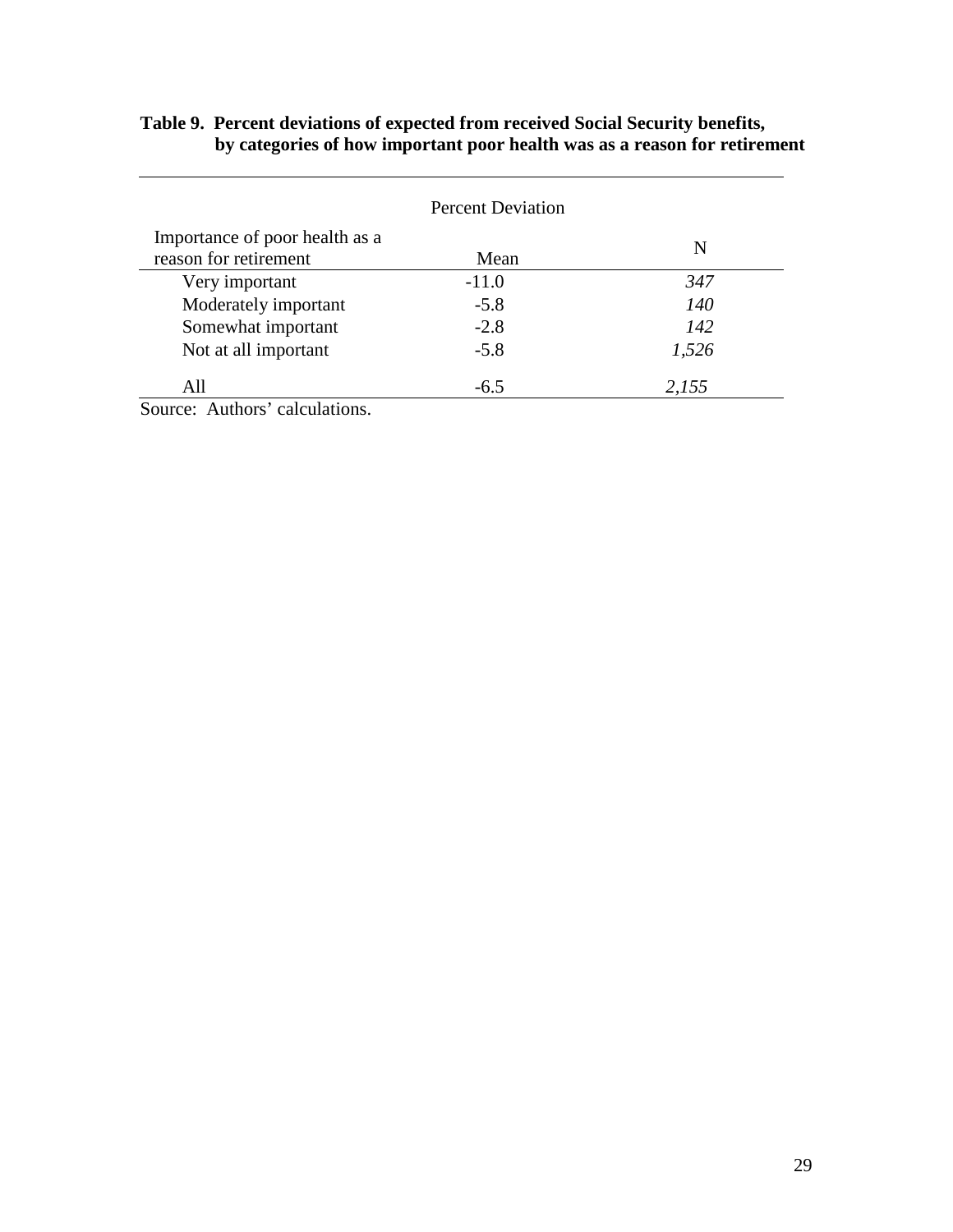| <b>Covariates</b>             | <b>Odds Ratio</b> | P >  z |
|-------------------------------|-------------------|--------|
| received SS benefits minus    |                   |        |
| expected SS benefits          | 1.048             | 0.083  |
| Education -less than HS       | (ref)             |        |
| high school                   | 0.969             | 0.879  |
| some college                  | 0.739             | 0.190  |
| college or more               | 1.037             | 0.885  |
| Don't know expected benefit   |                   |        |
| (DDK)                         | 1.656             | 0.092  |
| DDK * high school             | 0.571             | 0.132  |
| DDK * some college            | 0.465             | 0.105  |
| DDK * college or more         | 0.230             | 0.006  |
| Expects no SS benefits at t-1 | 0.697             | 0.310  |
| Financial respondent at t-1   | 0.827             | 0.234  |
| Female                        | 0.740             | 0.024  |
| Hispanic                      | 0.669             | 0.142  |
| Married/partnered at t-1      | 1.179             | 0.289  |
| Wealth tertile – lowest       | (ref)             |        |
| second                        | 0.923             | 0.634  |
| highest                       | 1.776             | 0.001  |

# **Table 10. Ordered logistic regression for categories of spending change at retirement, deviations of expected from received Social Security benefits entered in levels**

Other included covariates: Missing flag for missing information on Social Security benefit information due to skip patterns.  $N = 912$ .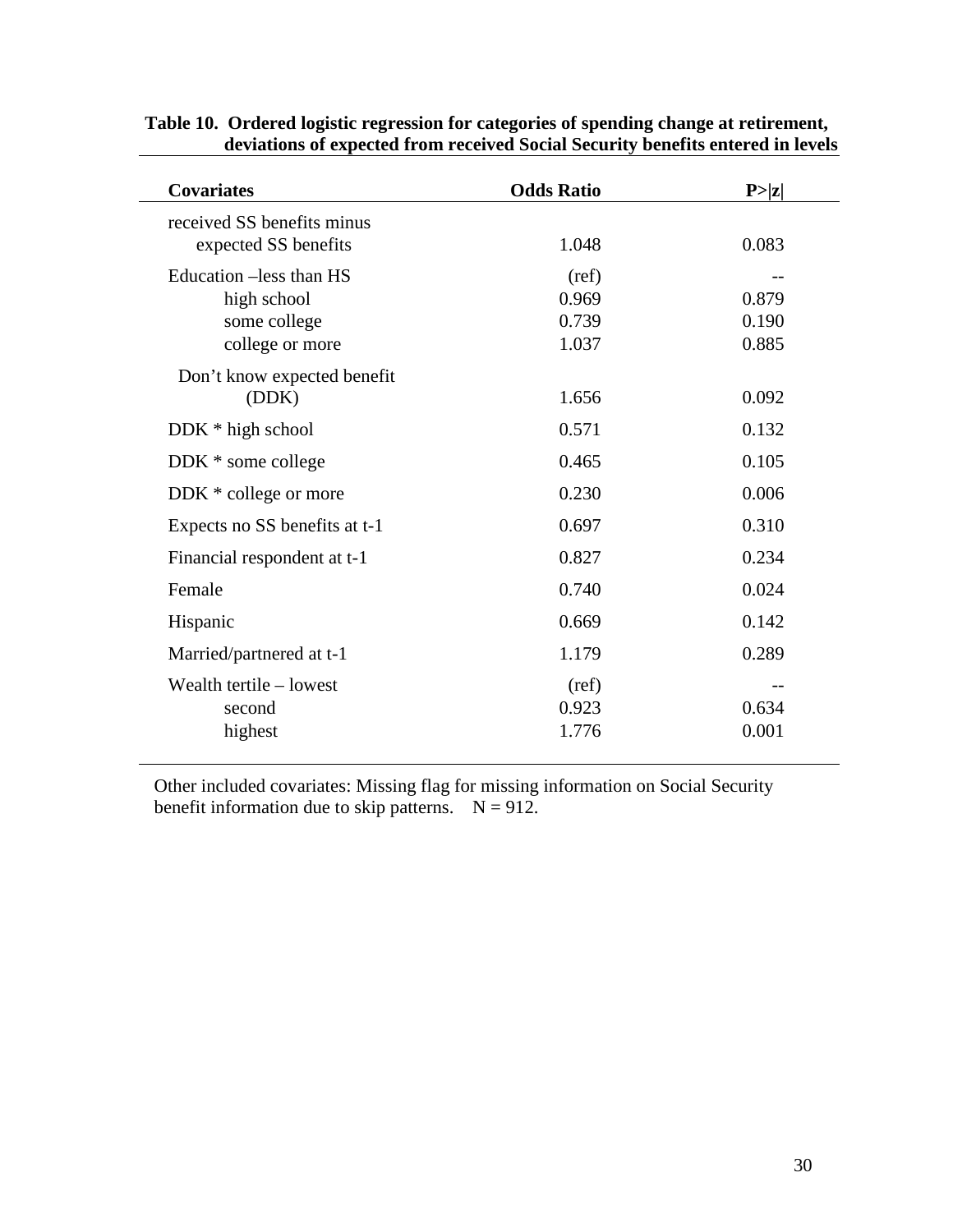| <b>Covariates</b>                                                                     | <b>Odds Ratio</b> | P >  z |
|---------------------------------------------------------------------------------------|-------------------|--------|
| Percent deviation<br>((received minus expected SS)<br>benefits)/received SS benefits) | 1.246             | 0.169  |
|                                                                                       |                   |        |
| Education –less than HS                                                               | (ref)             |        |
| high school                                                                           | 0.954             | 0.821  |
| some college                                                                          | 0.730             | 0.172  |
| college or more                                                                       | 1.007             | 0.979  |
| Don't know expected benefit                                                           |                   |        |
| (DDK)                                                                                 | 1.604             | 0.114  |
| $DDK * high school$                                                                   | 0.582             | 0.146  |
| DDK * some college                                                                    | 0.472             | 0.111  |
| DDK * college or more                                                                 | 0.238             | 0.008  |
| Expects no SS benefits at t-1                                                         | 0.772             | 0.451  |
| Financial respondent at t-1                                                           | 0.824             | 0.225  |
| Female                                                                                | 0.737             | 0.022  |
| Hispanic                                                                              | 0.690             | 0.174  |
| Married at t-1                                                                        | 1.178             | 0.292  |
| Wealth tertile - lowest                                                               | (ref)             |        |
| second                                                                                | 0.928             | 0.656  |
| highest                                                                               | 1.776             | 0.001  |

# **Table 11. Ordered logistic regression for categories of spending change at retirement, deviations of expected from received Social Security benefits expressed in percent of received benefits**

Other included covariates: Missing flag for missing information on Social Security benefit information due to other reasons than items non-response.  $N = 912$ .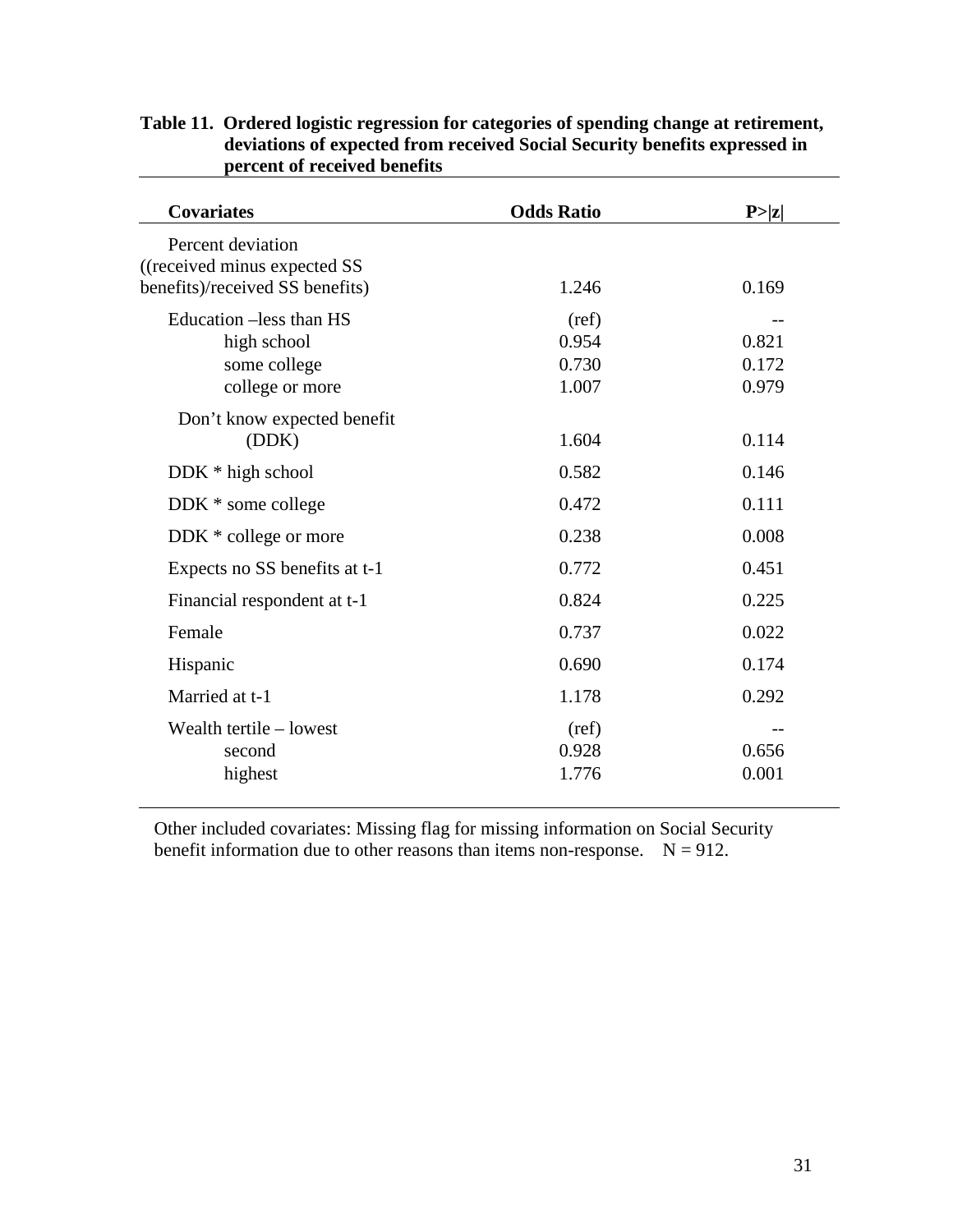| <b>Covariates</b>                                                                    | <b>Odds Ratio</b>                | P >  z                  |
|--------------------------------------------------------------------------------------|----------------------------------|-------------------------|
| Percent deviation<br>((received minus expected SS<br>benefits)/received SS benefits) | 1.052                            | 0.846                   |
| Education –less than HS<br>high school<br>some college<br>college or more            | (ref)<br>0.914<br>0.514<br>0.901 | 0.758<br>0.038<br>0.765 |
| Don't know expected benefit<br>(DDK)                                                 | 1.310                            | 0.527                   |
| DDK * high school                                                                    | 0.542                            | 0.255                   |
| DDK * some college                                                                   | 0.843                            | 0.798                   |
| DDK * college or more                                                                | 0.275                            | 0.097                   |
| Financial respondent at t-1                                                          | 1.143                            | 0.544                   |
| Female                                                                               | 0.913                            | 0.619                   |
| Hispanic                                                                             | 0.657                            | 0.348                   |
| Married at t-1                                                                       | 1.478                            | 0.078                   |
| Wealth tertile - lowest<br>second<br>highest                                         | (ref)<br>0.889<br>2.125          | 0.624<br>0.002          |

**Table 12. Ordered logistic regression for categories of spending change at retirement, deviations of expected from received Social Security benefits expressed in percent of received benefits, sub-sample: claimed benefits at expected time**

Other included covariates: Missing flag for missing information on Social Security benefit information due to other reasons than items non-response.  $N = 469$ .